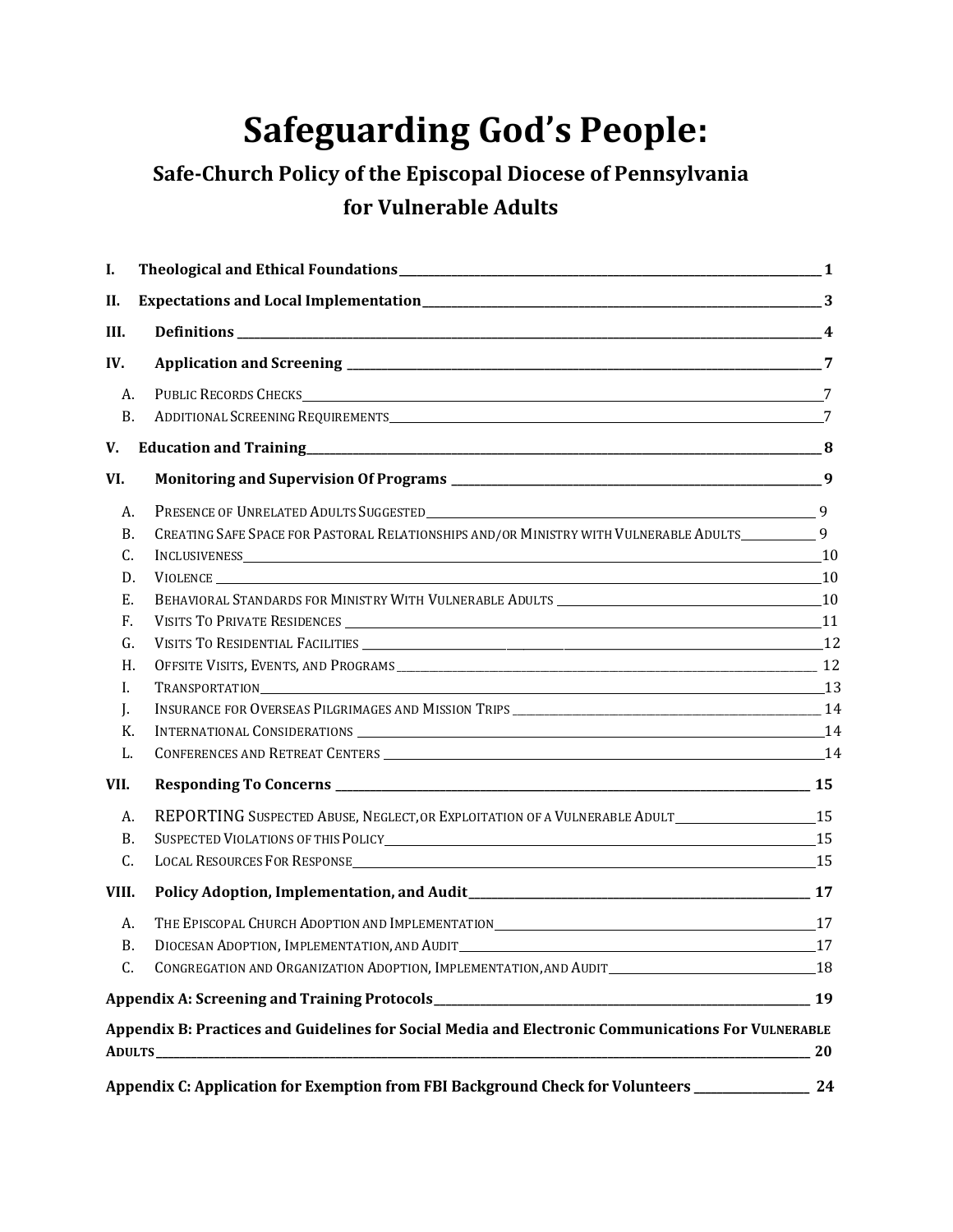# <span id="page-1-0"></span>**I. THEOLOGICAL AND ETHICAL FOUNDATIONS**

"And the Word became flesh and dwelt among us, full of grace and truth; we have beheld the Word's glory, glory as of the only Child from God."

— John 1:14 (*An Inclusive Language Lectionary*)

God expressed the fullness of humanity in Jesus of Nazareth, whom we worship as the Word made flesh. To be human is to live with God and the whole of creation in the fullness of freedom and the challenge of responsibility. The pattern of Jesus' life, death, and resurrection resonates unreservedly with God's call to perfect freedom and responsibility. In baptism, God, speaking through the Church, claims us in Christ. We become, in Christ, the community of God's final purpose: justice and peace, love and plenty for the whole creation. This new community lives in Eucharistic fellowship with God and Creation, as a sign and instrument of God's reconciling purpose in the world.

The Church is called to embody and advance God's mission. Ministry is the vocation of the whole community: laypersons, deacons, priests, and bishops who together represent Christ and the Church in the world.

The obligation to seek and serve Christ in all persons and to respect the dignity of every human being is binding for all the baptized. The authority with which *leaders*  ordained persons and adults who minister with minors *(vulnerable adults),* and youth in leadership roles — are entrusted, creates an inherent power imbalance in the *pastoral relationship*. This power imbalance derives from the leadership role and, in the case of clergy, the symbolic authority of an ordained person. Christian leadership is intended to provide occasions for guidance and grace, and its abuse is always and unequivocally wrong.

Ministry involves a necessary tension between a Gospel-based integrity and a Gospelbased intimacy as modeled by the life of Christ. A rigid adherence to a system of rules leads to an unproductive legalism. Yet, without the framework of the law, the intimate relationships into which Christ calls us risk distortion and harm. All the people of God are called to minister attentively within this tension. These model policies are intended to provide a pattern for attentive practice of ministry.

- This document is a statement for the Episcopal Church, setting forth expectations for its leaders in their relationships with vulnerable adults. The purpose of these model policies is to foster the highest standards of behavior in ministry settings. The document includes:
- *Screening and Training Protocols (Appendix A)*, which explains the level of screening and training required before engaging in ministry with vulnerable adults;
- A description of requisite training that is specialized and tailored toministry role and function;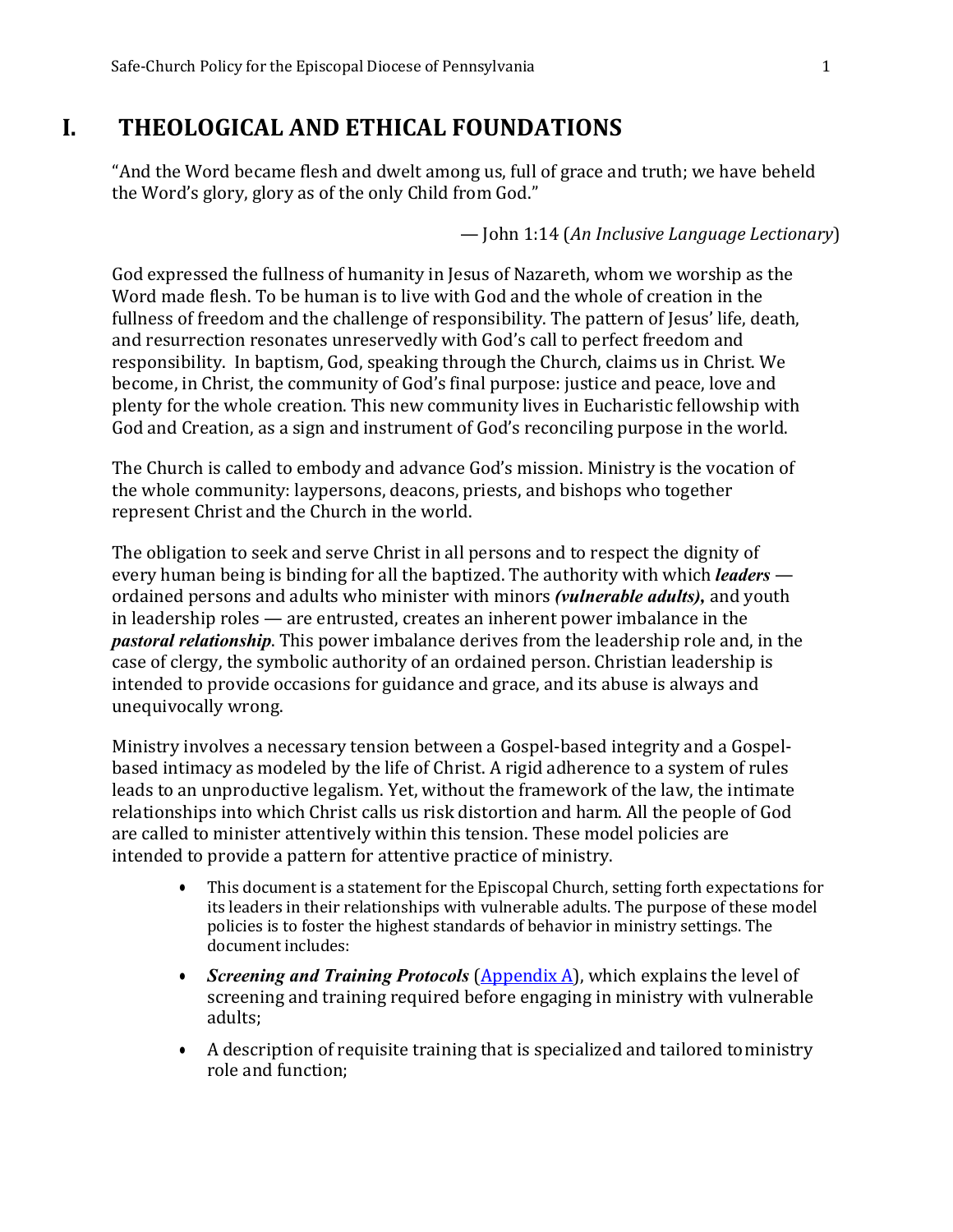- Behavioral standards designed to ensure that vulnerable adults and all who engage in ministry with them are treated with dignity and respect in all settings; and
- *Practices and Guidelines for Social Media and Electronic Communications for Vulnerable Adults* [\(Appendix](#page-20-0) B) which contains recommended Practices and Guidelines.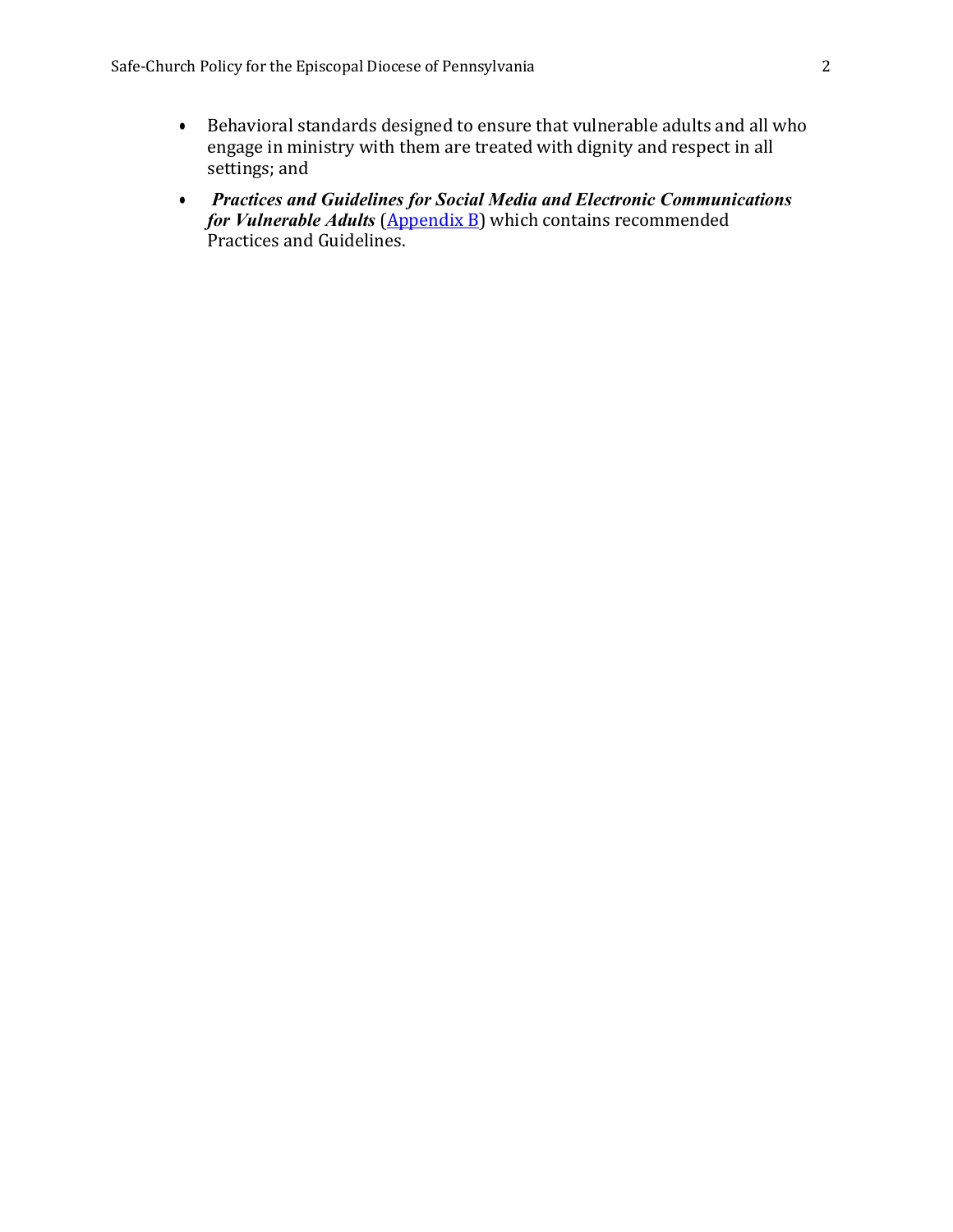# <span id="page-3-0"></span>**II. EXPECTATIONS AND LOCAL IMPLEMENTATION**

This policy sets forth statements of general expectations and guidelines of behavior for ordained and lay people in the church when engaged in ministry with vulnerable adults. This policy is mandated for all such activities sponsored by every congregation, institution, organization, school and agency in this diocese. The purpose of this policy is to create safe and welcoming space for vulnerable adults and those engaged in ministry with vulnerable adults, and to prevent sexual abuse.

This policy presents best practices for creating safe space. Circumstances in some situations may make some of these best practices difficult to implement or even unworkable. As a result, local entities may make additions or revisions in developing policy as long as they meet or exceed the requirement of this policy. This requires that local leadership understand this policy thoroughly enough to make appropriate judgments about local circumstances. Any such additions or revisions must be submitted in writing for the approval of the Bishop. No provisions may be omitted from this policy.

Church governing bodies and all leaders should understand this policy and all local requirements thoroughly enough to make appropriate judgments, and should consult with the Offices of the Diocese when unanticipated situations arise.

*No policy can foresee every possible circumstance to which it may be applied. Whenever applicable, questions of civil, criminal, and/or ecclesiastical discipline and employment offenses should be addressed with the relevant authorities immediately. Please contact the Office of the Bishop for consultation and resources if assistance is needed.*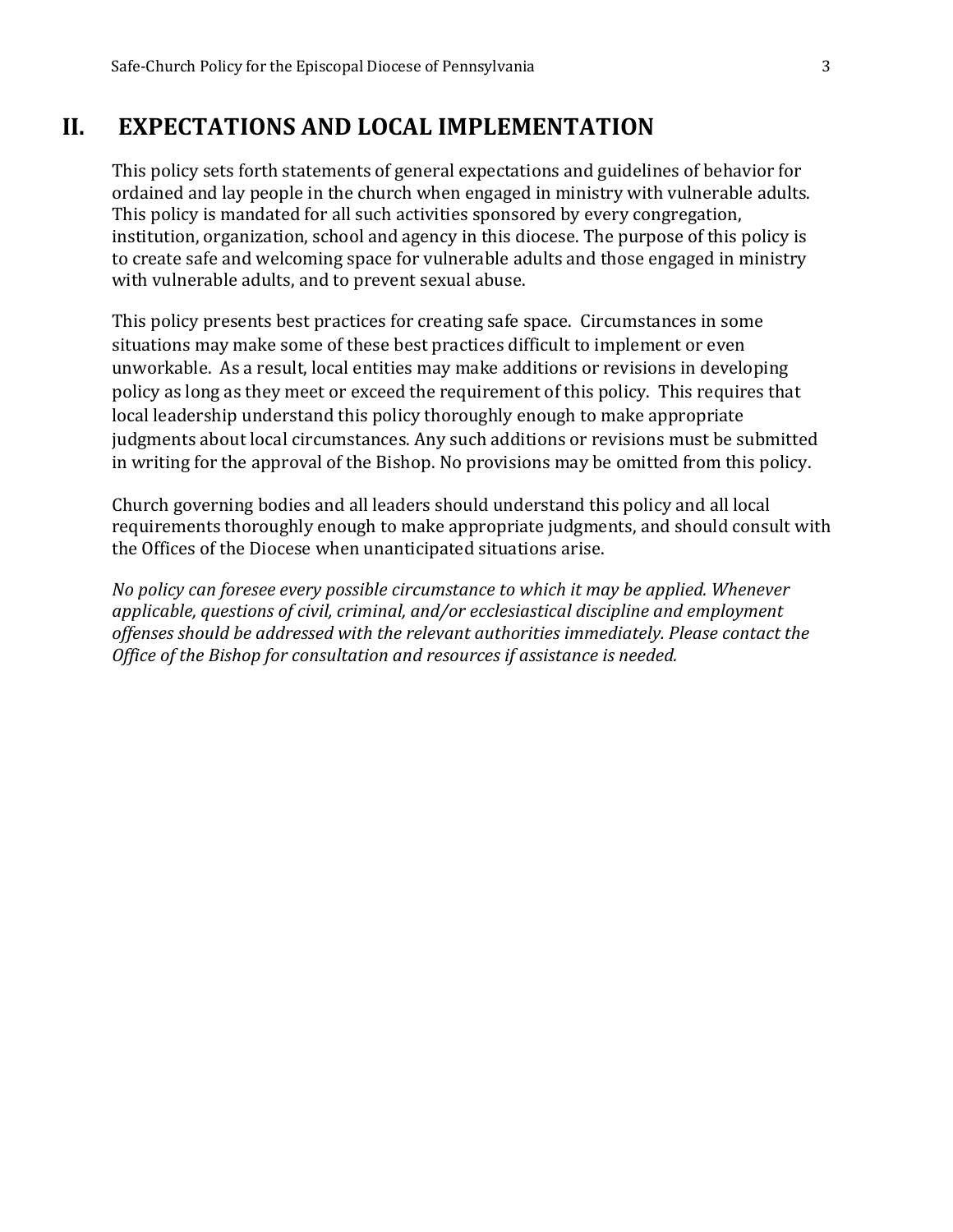# <span id="page-4-0"></span>**III. DEFINITIONS**

*NOTE: These definitions reflect our understanding of terms describing gender identity and sexuality, which are evolving as these model policies are being written.*

**Adult**: Anyone who is 18 years or older and not in high school.

**Bullying**: Behavior that intimidates, humiliates, offends, degrades, or harms another person, whether verbal, psychological, social, physical, or otherwise.

**Cisgender**: An adjective describing a person whose sense of personal identity and gender corresponds with their gender or sex assigned at birth.

**Gender Non-Binary:** An umbrella term for people who identify their gender as neither male nor female. These people might identify as both ("bigender"), neither ("agender"), a mix between the two ("genderfluid"), or they can be unsure of their gender ("genderqueer"). This is an evolving term, as our understanding and language around gender identity and sexuality expands and matures.

**Intake Officer:** The person(s) designated by each diocese to receive information regarding an offense for which a member of the clergy may be held accountable under *Title IV of the Constitution and Canons of The Episcopal Church,* which sets out the disciplinary process for clergy. Anyone may contact an Intake Officer to report concerns.

**Leader:** A person, adult or youth, who, for the benefit of another, engages in ministry without responsibility for oversight of others engaged in that same ministry. Examples include Sunday school teachers, camp counselors, and program team.

**LGBTQ+:** An acronym for Lesbian, Gay, Bisexual, Transgender, Queer/Questioning, and others. It refers to people whose gender identities vary from their gender or sex assigned at birth, or whose sexual orientations differ from the heterosexual majority. The "+" is an effort to include additional gender identities. This is an evolving term, as our understanding and language around gender identity and sexuality expands and matures.

**Mandated Reporter**: The persons who are required to be Mandated Reporters in the Commonwealth of Pennsylvania per Consolidated Statute Annotated Title 23 §6311 is found [here.](https://www.legis.state.pa.us/CFDOCS/LEGIS/LI/consCheck.cfm?txtType=HTM&ttl=23&div=00.&chpt=063.&CFID=224154444&CFTOKEN=11851291) *[Free Mandated Reporter training](https://www.reportabusepa.pitt.edu/webapps/portal/execute/tabs/tabAction?tab_tab_group_id=_91_1) is accessible through the University of Pittsburgh.*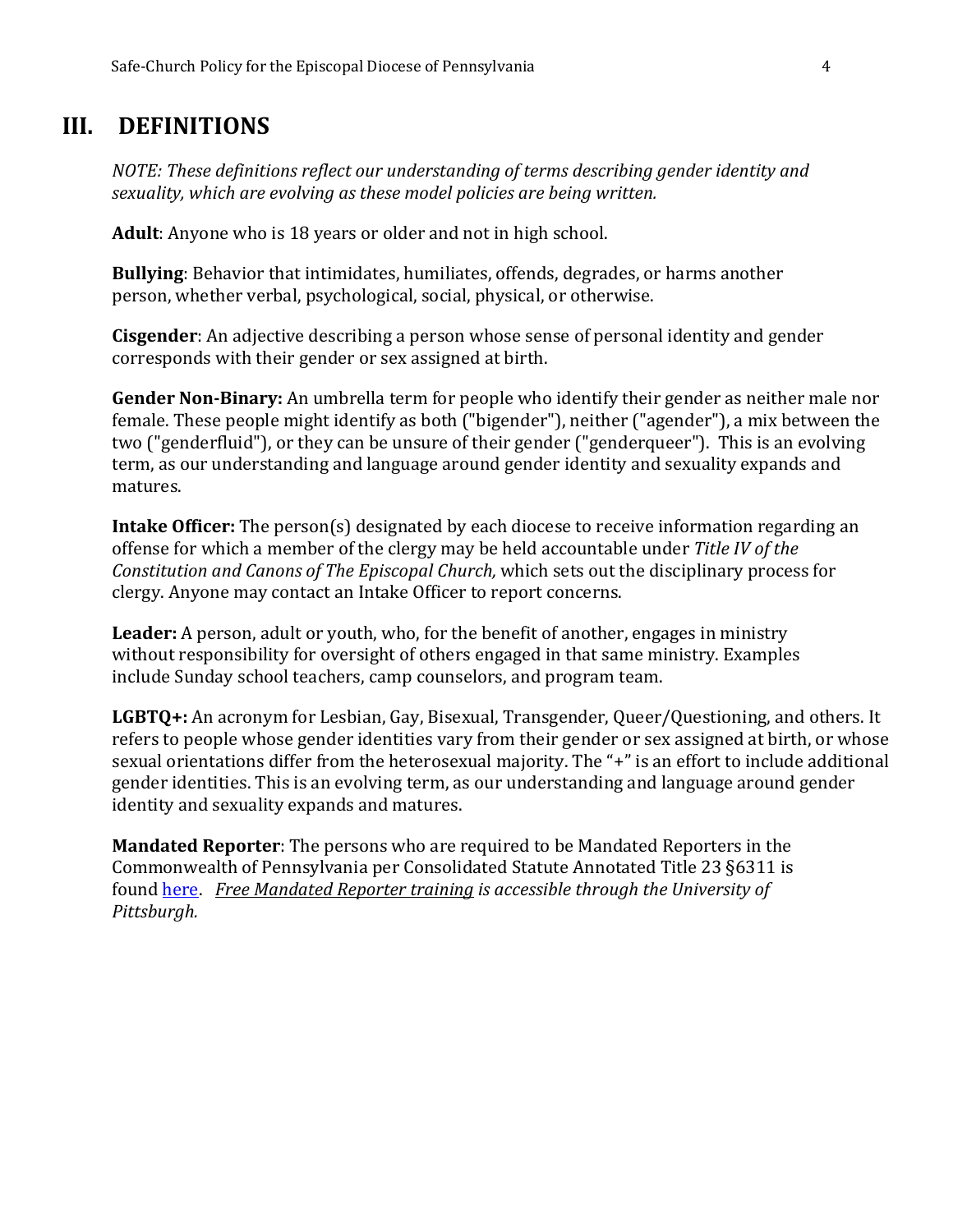**Off-Site**: Any location other than the sponsoring Episcopal Church, institution, facility, or campus.

**Organizations:** All institutions for which the diocese or congregations have legal or fiduciary responsibility (examples: diocesan departments, commissions, conference & retreat centers, adult day care centers, retirement communities, religious orders, congregations, schools, etc.).

**Overnight**: Any event that starts on one calendar day and ends on a different calendar day.

**Pastoral Relationship:** Any relationship (1) between a Member of the Clergy and any person to whom the Member of the Clergy provides or has provided counseling, pastoral care, spiritual direction or spiritual guidance, or from whom such Member of the Clergy has received information within the Rite of Reconciliation of a Penitent, or (2) between a lay minister and any person to whom the lay minister is offering prayer, ministry, and/or any person from whom the lay minister has received sensitive, personal, or confidential information in the course of offering ministry.

**Programs**: Official activities and programs sponsored by The Episcopal Church and its provinces, dioceses, and congregations.

**Public Records Check**: See **Section IV. Applications and Screening** for specifics.

**Residential Facility:** Any institutional or group home setting where a vulnerable adult resides on a permanent or temporary basis such as a nursing home, rehabilitation center, assisted living facility, treatment center, or memory care facility.

**Responsible Person**: The person designated as being accountable for compliance with this policy for an event or program.

**Sacramental Use:** Consecrated or unconsecrated wine used in the setting of Eucharist.

**Sexual misconduct:** Any behavior of a sexual nature that is committed without consent or capacity for consent or by force, intimidation, coercion, or manipulation. Sexual misconduct can be committed by a person of any gender, and it can occur between people of the same or different gender.

**Supervisor**: A person who has oversight responsibilities for a ministry program and/or Leaders in a ministry program.

**Title IV**: A section of the *Constitution and Canons of The Episcopal Church* pertaining to clergy professional standards, accountability and ecclesiastical discipline.

**Transgender:** An adjective describing a person whose sense of personal identity and gender does not correspond with the gender or sex assigned to them at birth. This is an evolving term, as our understanding and language around gender identity and sexuality expands and matures.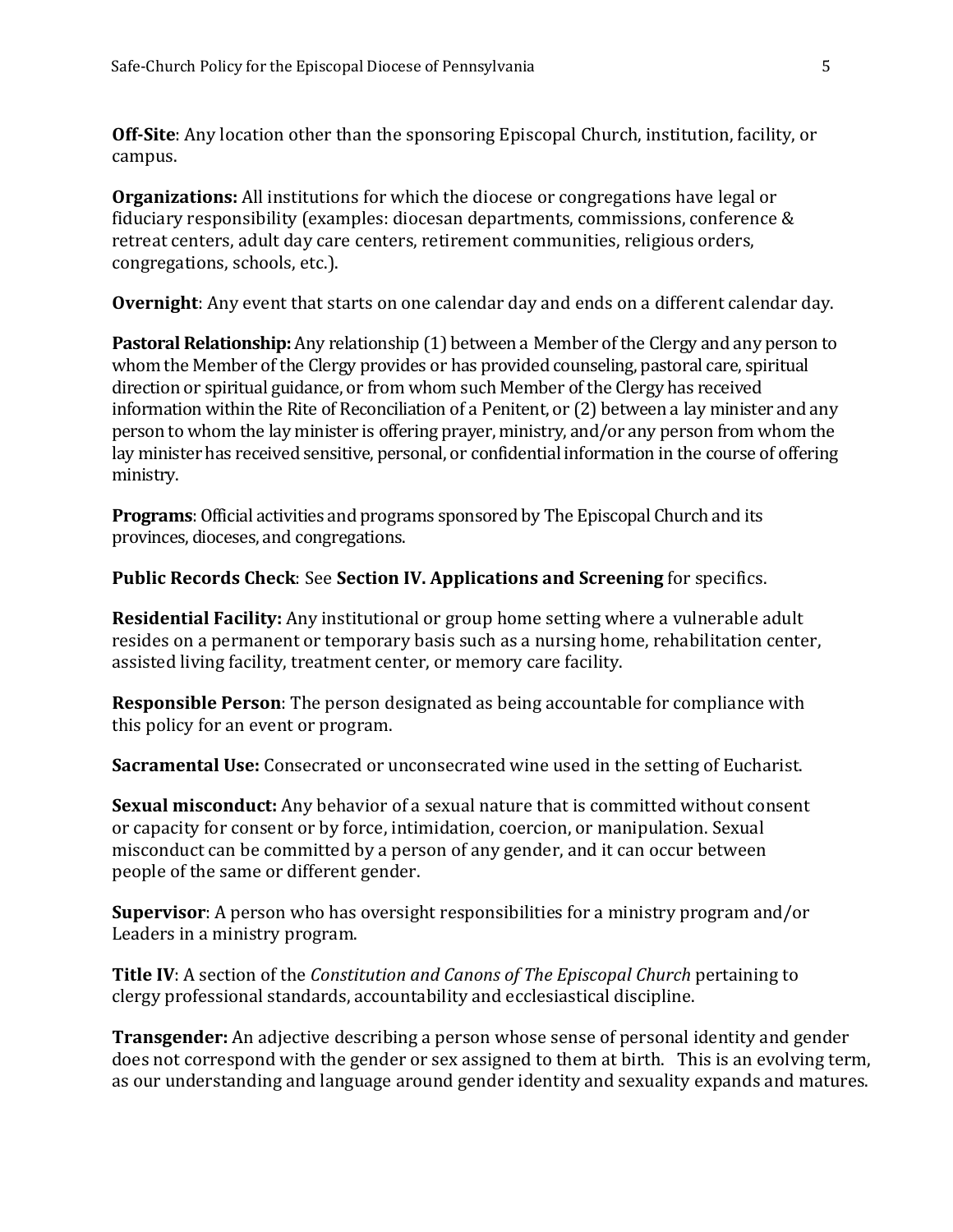**Training**: Organized activity designed to provide information and/or instructions to strengthen and enhance the recipient's understanding, capacity, and exercise of ministry.

- **Universal Training**: A standard of training that will foster a culture of safety and inclusion for all people that includes a broad overview of issues of vulnerability, power, and healthy boundaries. This training is designed toequip all people to live out their Baptismal Covenant.
- **Specialized Training**: A standard of additional training that equips people who participate in or have oversight responsibility for ministries. In additionto Universal Training, a person will have access to training that is specialized and tailored to their role and ministry function.

#### **Vulnerable Adult:**

- Any adult at or older the age designated as an elder;
- Any adult who is infirm or diminished in capacity due to age, illness, or disability;
- Any adult who is ministered to in their home (by Eucharistic Visitors, Pastoral Care Visitors, Stephen Ministers, or others);
- Any adult who is wholly or partially dependent upon one or more other persons for emotional, psychological, or physical care or support, including when such dependency is temporary as in the case of an accident, illness, or birth of a child;
- Any adult who by virtue of a crisis, experiences vulnerability leading to dependency on another or lacks agency in a pastoral relationship as in the wake of death of a family member or job loss.
- See [Pennsylvania Act 70, Adult Protective Services,](http://www.dhs.pa.gov/cs/groups/webcontent/documents/document/c_168643.pdf) for more details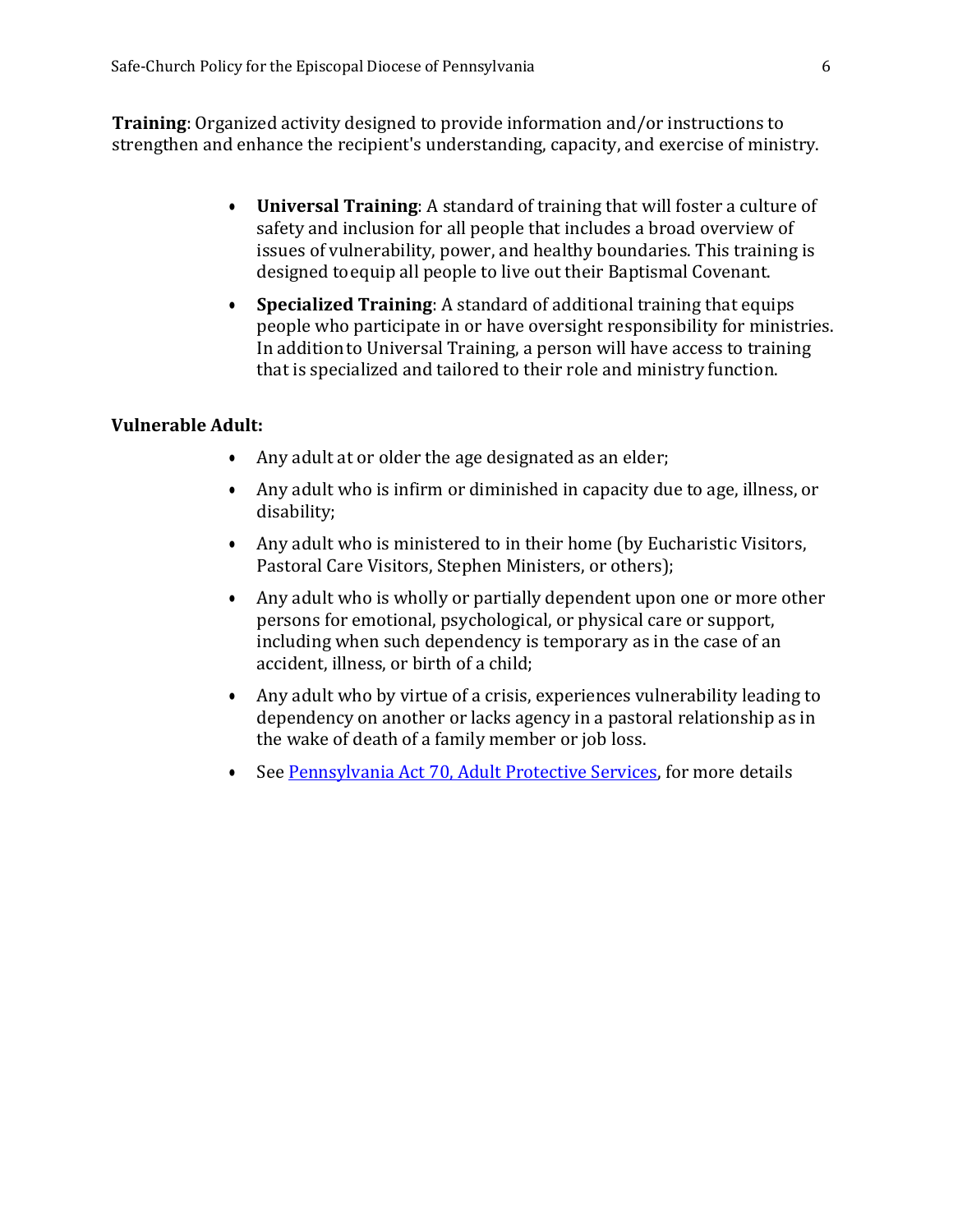# <span id="page-7-0"></span>**IV. APPLICATION AND SCREENING**

Dioceses, congregations, and other organizations are required to screen all persons according to the standards in the *Screening and Training Protocols* [\(Appendix A: Screening](#page-19-0)  [and Training Protocols\)](#page-19-0). For some positions, screening consists only of a Public Records Check. For other positions there are additional screening requirements of a written application, interview, and reference verification.

# <span id="page-7-1"></span>**A. Public Records Checks**

The clearances required every five years are

- •[Pennsylvania State Police Criminal Record Check](https://epatch.state.pa.us/Home.jsp) (https://epatch.state.pa.us/Home.jsp)
- •[Federal Bureau of Investigation Criminal Background Check](https://www.identogo.com/) (https://www.identogo.com/)

<span id="page-7-2"></span>Fingerprinting is applicable to *employees* who have not lived in PA past 10 years; *volunteers* who have not lived in PA 10 years, may submit an affidavit. (See Appendix C: Application for Exemption from FBI [Background Check for Volunteers\)](#page-24-0)

•[Megan's Law Sex Offender Check](https://www.pameganslaw.state.pa.us/TermsandCondition/TermsAccepted)

•A credit check is required of treasurer and those with check signing authority

#### **B. Additional Screening Requirements**

Written application, interview, and reference verification are required before serving in certain roles and ministries as specified in the *Screening and Training Protocols* [\(Appendix](#page-19-0)   $\Delta$ ) Where required, these components are generally conducted in the following order:

- Submission of a completed written application to serve in a specified role with a clearly defined, written "job description." The application includes verifiable personal information;
- Personal interview;
- Reference verification conducted by congregations and other organizations to verify personal information and check references listed in the application (people who know but are not related to the applicant); and
- Maintenance of these records as described below.

Potential leaders or supervisors must be known and active in the congregation for at least six months before engaging in ministry with vulnerable adults unless they are required to have public records checks and reference checks pursuant *Screening and Training Protocols* [\(Appendix A\)](#page-19-0).

The Offices of the Diocese will keep and maintain all application and screening records secure and confidential. This includes a signature by each applicant verifying receipt of a copy of this policy.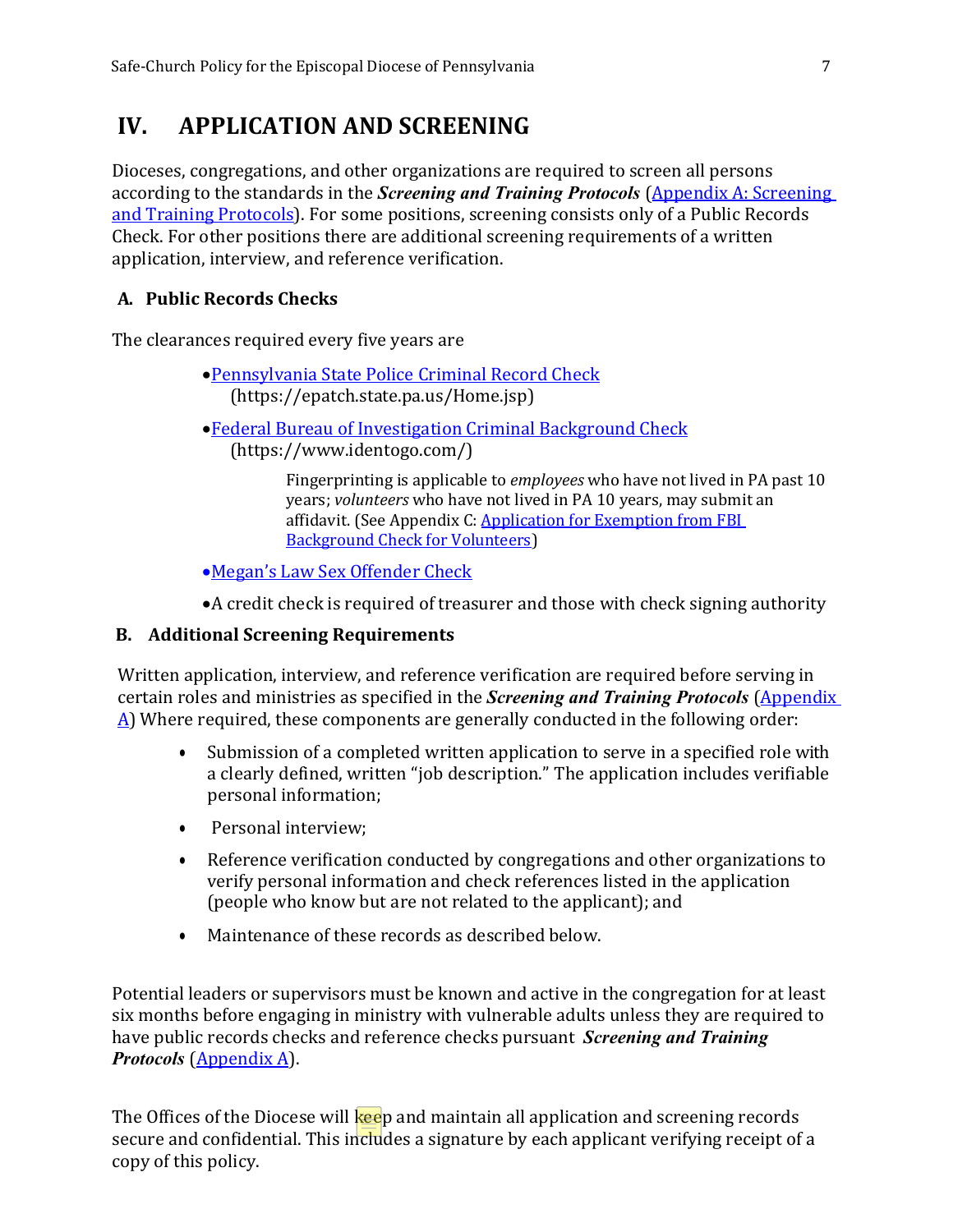# <span id="page-8-0"></span>**V. EDUCATION AND TRAINING**

Training shall be appropriate to each person's function according to the *Screening and Training Protocols* [\(Appendix A\)](#page-19-0).

*All Leaders* shall have Universal Training that fosters a culture of safety and inclusion for all people and covers a broad overview of issues of vulnerability, power, and healthy boundaries. Universal Training is designed to equip all people to live out their Baptismal Covenant. All members of the Episcopal Church shall have access to this training.

In addition to Universal Training, all Supervisors and those with oversight responsibilities for ministry programs and/or other adults who engage in ministry with Vulnerable Adults shall have Specialized Training that is tailored to their role and ministry function.

### **Depending on role and responsibility, Specialized Training should include:**

- Prevention, identification, and response to all forms of abuse and neglect including financial exploitation;
- Mandated and voluntary reporting of suspected abuse, neglect, and exploitation of vulnerable adults;
- Vulnerability with the pastoral relationship;
- An introduction to gender non-binary;
- The needs of LGBTQ+ individuals who often struggle to find care or residential facilities adequately equipped to meet their needs;
- The ways that vulnerable adults can engage in self-advocacy.

# **Certification of Safe Church training shall be renewed every three years.**

**The** Offices of the Diocese shall keep records sufficient to evidence compliance with this policy.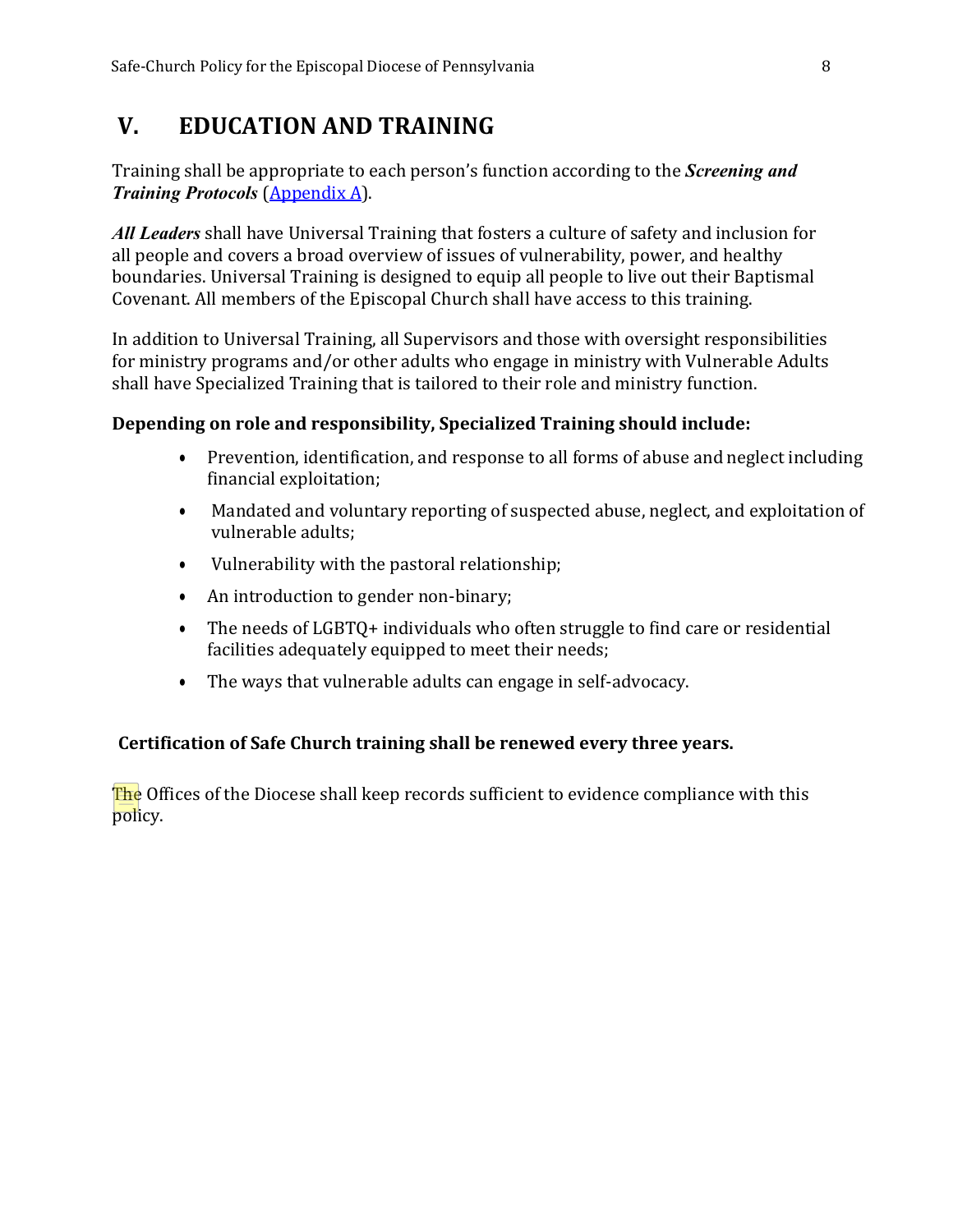# <span id="page-9-0"></span>**VI. MONITORING AND SUPERVISION OF PROGRAMS**

All people who minister to vulnerable adults and/or have pastoral relationships with others must have ongoing supervision. Ongoing supervision should consist of regular check-ins by the Supervisor who may be parish clergy or a team leader. Such supervision shall review the scope, accountability, and responsibly of the ministry with the person engaged in the ministry. Each person engaged in such ministry should know who supervises their ministry and how to contact the Supervisor at all times.

The Offices of the Diocese shall ensure that all people who minister to vulnerable adults receive prior training as to the scope, accountability, and responsibility of the ministry.

The Offices of the Diocese shall maintain an up-to-date list of persons with their contact information approved to minister to vulnerable adults and/or engage in pastoral relationships with others. This list shall be kept in the Offices of the Diocese.

It is best practice for those ministering to vulnerable adults to document their visits, including time, place, and any observations or concerns. Such documentation is review by the Supervisor. Confidentiality among clergy and lay ministers is required and all documentation is kept confidential. This documentation promotes continuity of care and transparency in ministry.

All new activities that include pastoral relationships and/or ministry to vulnerable adults shall have a Responsible Person to monitor and supervise all events to ensure appropriate behavior and healthy boundaries.

#### <span id="page-9-1"></span>**A. Presence of Unrelated Adults Suggested**

While not required, it is a best practice for those administering to vulnerable adults, or on the homes of others, to do so with another trained adult minister present. Those engaged in such ministries should minister in pairs.

It is recommended that there be two unrelated adults presents. If circumstances result in a minister being alone with a vulnerable adult, that minister shall report this to the Supervisor, clergy, senior warden, or Responsible Person as soon as possible.

# <span id="page-9-2"></span>**B. Creating Safe Space for Pastoral Relationships and/or Ministry with Vulnerable Adults**

To create a safe space, it is necessary to anticipate and avoid circumstances in exposure of vulnerable adults to undue influence or exploitation. Onsite and Off-site settings for ministry with vulnerable adults and pastoral relationships and conversations should:

- Be in places where casual monitoring by other is convenient; and
- Convey safety and comfort.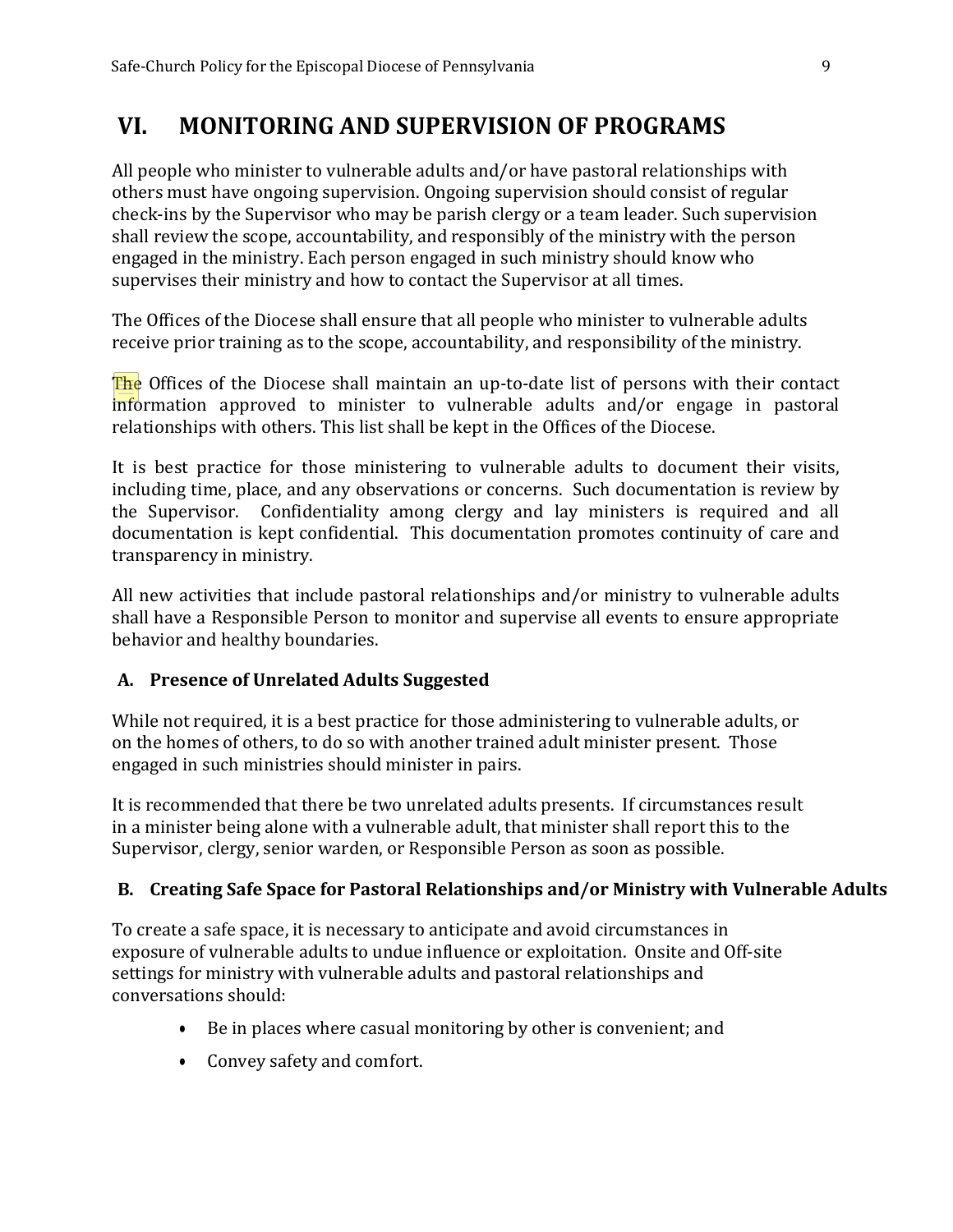# **C. Inclusiveness**

No one shall be denied rights, status or access to an equal place in the life, worship, and governance of any program or activity because of race, color, ethnic origin, national origin, marital status, sex, sexual orientation, gender identity and expression, differing abilities, or socio-economic class. To the extent possible, all spaces and settings for programs, activities, and ministry shall be accessible.

The Episcopal Church seeks to support all persons by providing reasonable alternative arrangements regardless of state law to address safety and comfort.

Transgender, genderqueer, or gender non-binary adults who express the need or desire for increased privacy should be provided with reasonable alternative arrangements. Reasonable alternative arrangements may include the use of a private area, or a separate changing schedule, or use of a single stall restroom. Any alternative arrangement should be provided in a way that protects the adult's ability to keep their transgender status confidential, if they so desire.

Transgender, genderqueer, or gender non-binary adults should not be required to use a locker room or restroom that conflicts with their gender identity. Safe bathroom/shower facilities will be provided by gender (or specific times will be assigned to the use of a single facility).

# <span id="page-10-0"></span>**D. Violence**

- No one is to strike, hit, or otherwise physically threaten or harm anyone at any time.
- No one is to control or attempt to control another by bullying, intimidation, threats, verbal/emotional abuse, or isolation form others. Bullying of any kind by anyone is prohibited.
- Report suspected violations immediately. See *Suspected Violations of this Policy* [\(Section VII, B](#page-15-0) of this policy).

# <span id="page-10-1"></span>**E. Behavioral Standards for Adults in Ministry with Vulnerable Adults**

All who work with vulnerable adults are expected to model the patterns of healthy relationships in all settings. To this end, lay and ordained minsters working with vulnerable adults shall:

- Take care not to unduly influence a person whom they minister;
- Accept only token gifts from those to whom they minister. Ministers given gifts shall report those gifts in writing to their Supervisor, clergy, senior warden, or Responsible Person;
- Decline to accept loans of any kind from those to whom they minister;
- Decline to agree to be named as a beneficiary or to act as an administrator of executor in a will of anyone to whom they minister; and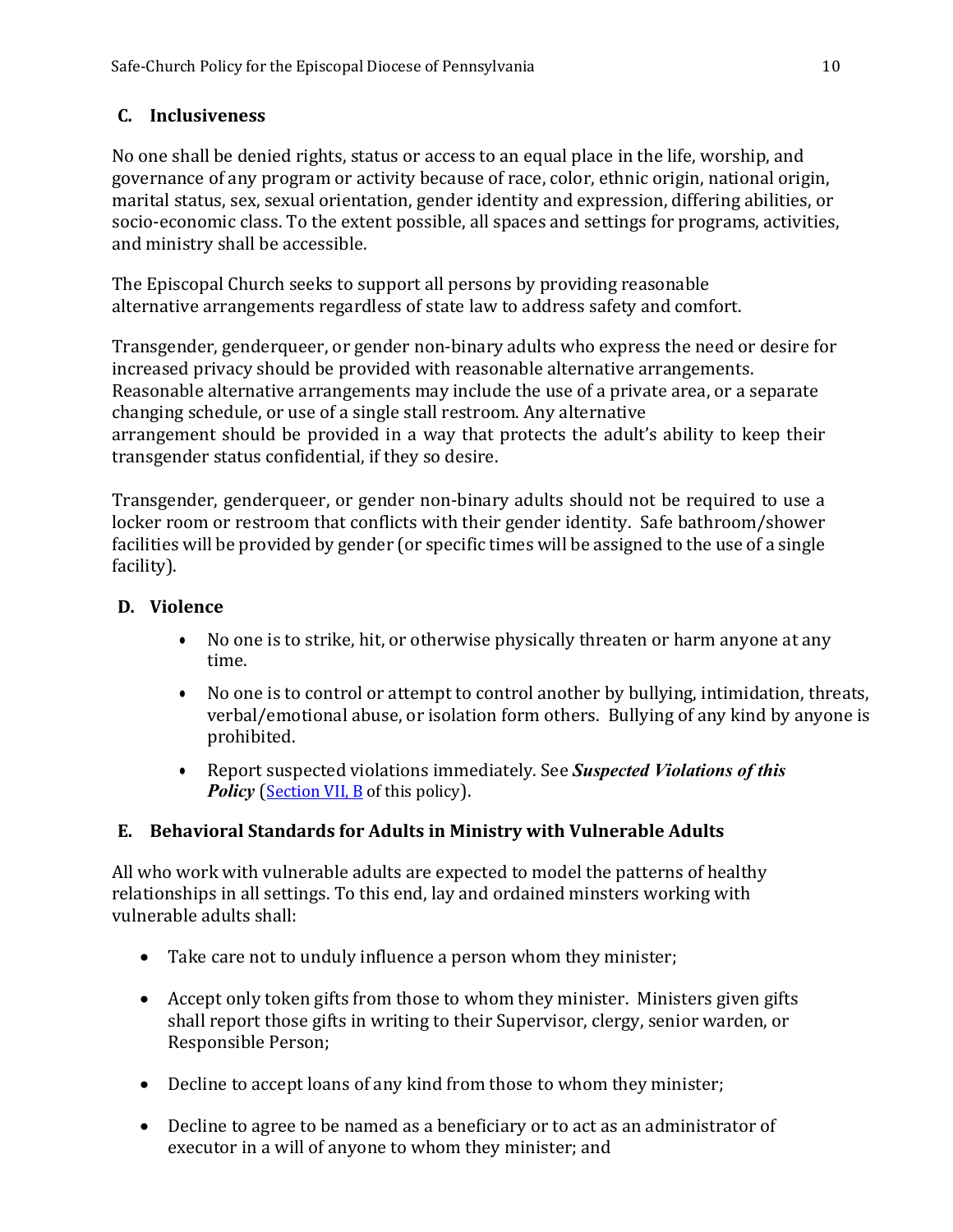• Inform Supervisor, clergy, senior warden, or Responsible Person of anything that causes concern for the safety or wellbeing of those to whom they minister.

# **DOs**

All who minister to vulnerable adults are encouraged to:

- Have ongoing spiritual practices, which might include: daily prayer,regular participation in corporate worship, and Bible study;
- Spend time with and listen to vulnerable adults, and advocate for their ministry within the Body of Christ;
- Offer appropriate physical expressions of care, which may include:
	- brief hugs and arms around shoulders;
	- handshakes:
	- pats on the shoulder or back;
	- "laying on of hands" under appropriate pastoral supervision;
	- holding hands during prayer; and
- Maintain healthy boundaries when sharing personal information.

# **DON'Ts**

Adults shall not under any circumstances:

- Provide vulnerable adults with non-sacramental alcohol, marijuana, drugs, cigarettes, tobacco products, e-cigarettes, vapes, or pornography;
- Arrive under the influence of alcohol, illegal drugs, or misused legal drugs at any children's or youth event, or become intoxicated at an event, when they are responsible for, or ministering to a vulnerable adult;
- Consume non-sacramental alcohol or illegal drugs or misuse legal drugs when they are responsible for or ministering to a vulnerable adult;
- Engage in illegal behavior or permit others toengage in illegal behavior;
- Engage in any sexual, romantic, illicit, or secretive relationship or conductwith any vulnerable adult.

# **F. Visits to Private Residences**

The safety of all persons and healthy boundaries are essential when visiting a vulnerable adult in a private home.

- Avoid situations that might compromise privacy; common examples include;
	- Visiting behind closed bedroom doors;
	- Sitting on the bed of the person being visited;
	- Visiting a person while they are not fully clothed.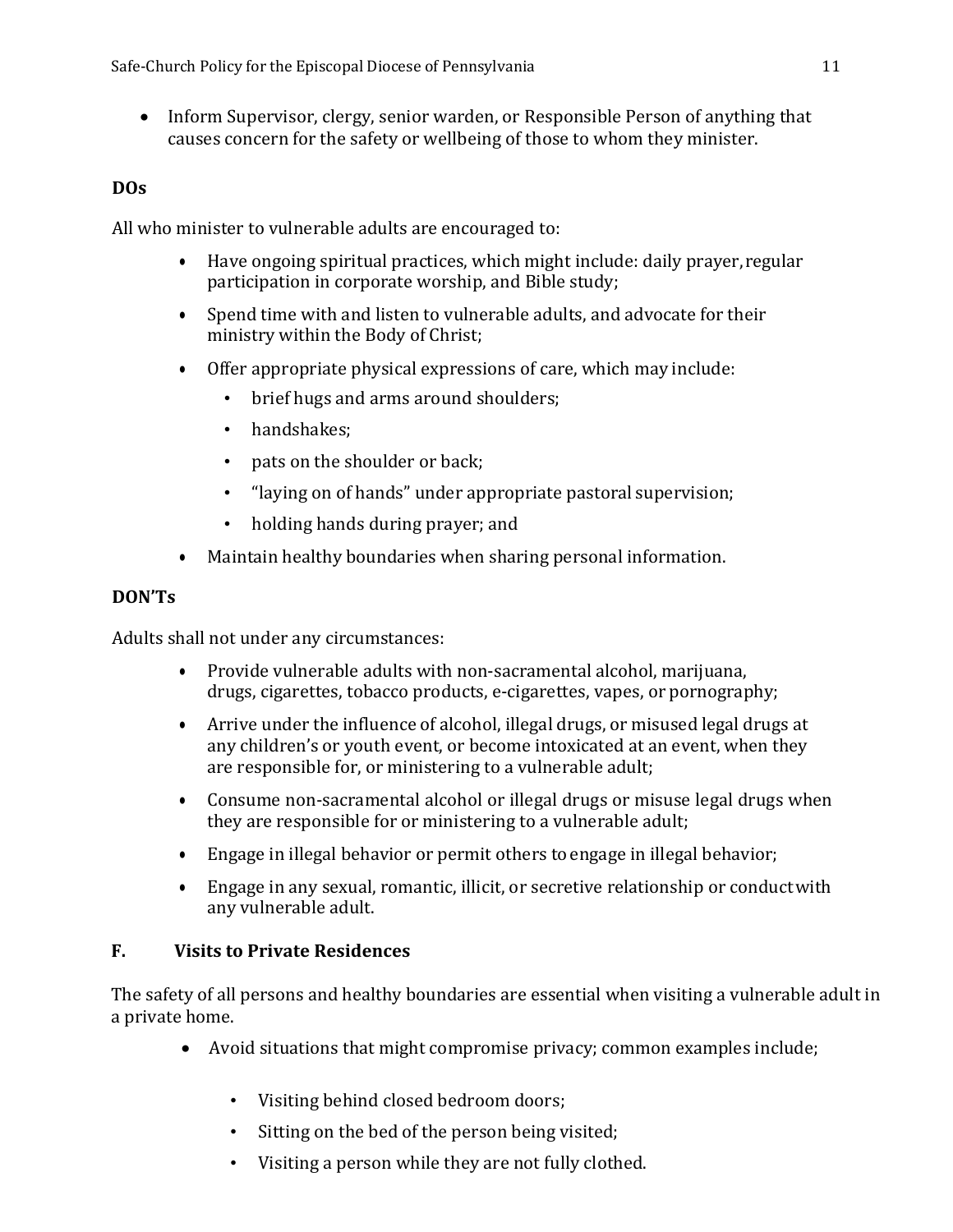• The best practice is to visit in teams of two or more. If it is not possible for another adult minister to be present, a member of the vulnerable adult's household should be present. If neither is possible, documentation of the time, duration of the visit, general matters discussed, and any pastoral concerns shall be provided to the Supervisor as soon as possible after the visit.

# **G. Visits to Residential Facilities**

The safety of all persons and healthy boundaries are also essential when visiting a vulnerable adult in a Residential Facility. Best practices include:

- Facility staff should be informed of the visitor's presence;
- If a visit take place out of the sight of staff, they should be notified in advance and informed when such meeting is concluded;
- The door to a resident's private room must remain open during visits;
- Visitors should be mindful that LGBTQ+ residents may not be safe to express their sexual identity or orientation, as staff members may not yet have been trained; and
- In the event of uncertainty about application of this policy, the visitor is encouraged to contact their Supervisor with the relevant queries.

# **H. Off Site Visits, Events, and Programs**

Off-site programs, trips, and events are a welcome and often necessary means for spiritual, social, and emotional development of vulnerable adults. They also present additional challenges for maintaining best practices for safe and healthy ministry. The expectations for safe space, as described above, should be observed off-site.

In the event of uncertainty about application of the policy, the Responsible Person should contact their Supervisor with the relevant queries.

Because of the unique risks that can't always be anticipated, it is important to obtain permissions and manage documentation as described below.

# **1. Prior Approvals**

- Prior approval by the governing body and the member of the clergy in charge is required, and that approval shall be reflected in the minutes of the governing body. Diocesan sponsored programs, trips, or events shall receive prior diocesan approval.
- These same prior approvals are required when the site is a private residence, hosting such events as cook outs, pool parties, progressive dinners, etc.

# **2. Registration, Waiver, and Release Form**

Due to the unique risks of off-site visits, events and programs that cannot always be anticipated, it is important to obtain permissions and manage documentation as described below:

• All participants shall complete and sign a registration form anda waiver and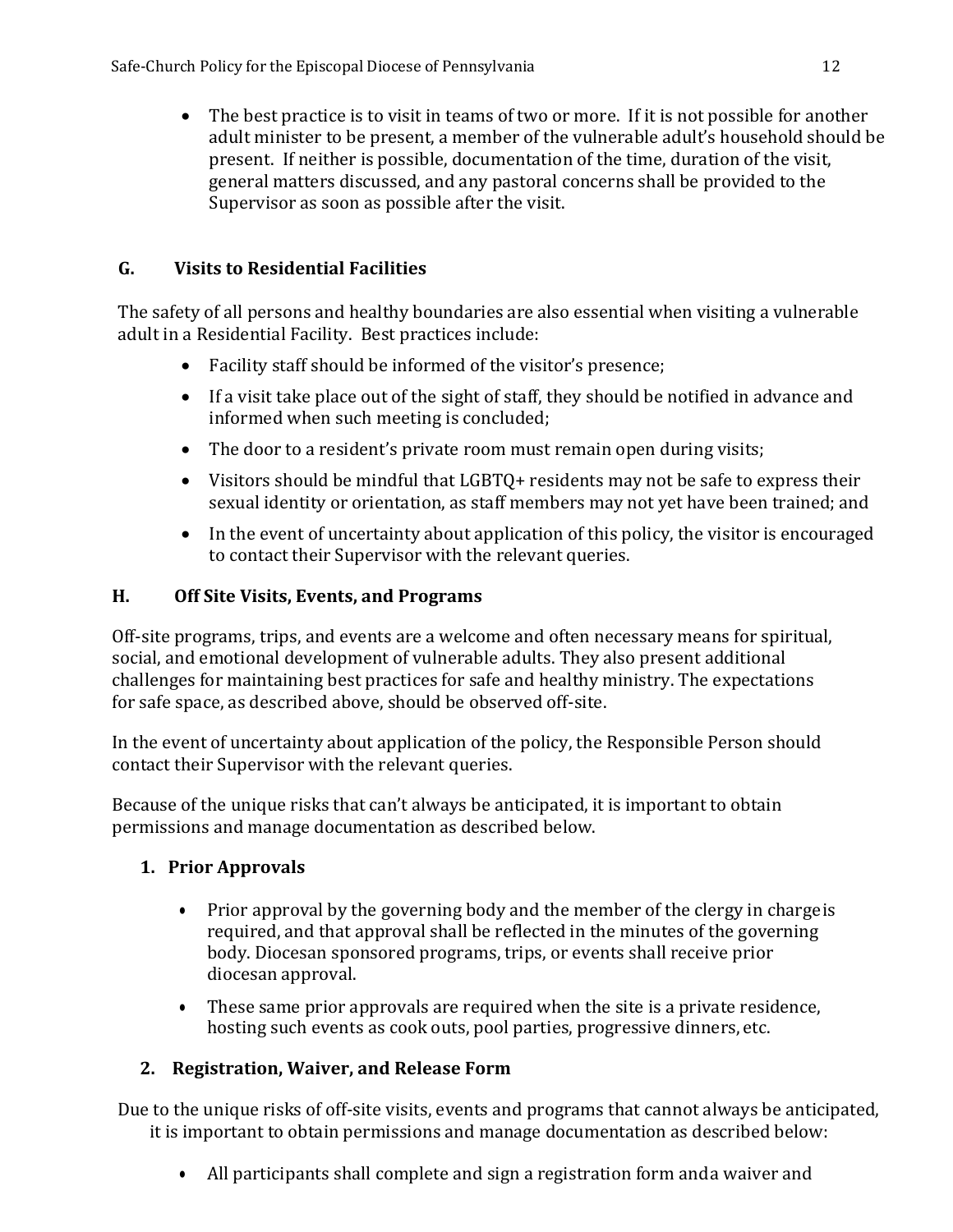release form before participating in any program. Confidentiality must be preserved with respect to medical and other sensitive information in the forms.

- There must be a signature on all release and waiver forms. Digital signatures are accepted as long as the entity can present policy for them that is in compliance with PA state law concerning digital signatures.
- Completed release and waiver forms shall be maintained in asecure location on-site or online. Such forms may be saved electronically and must be saved.
- Permission slips shall be provided for each event and shall be signed by the vulnerable adult, guardian, spouse, or other trusted family member.
- Prior permission for an individual to be photographed or recorded onfilm, videotape, audiotape, or other electronic media is required.

### **3. First Aid and Medications**

Current certification in First Aid, CPR, and Automated External Defibrillator (AED) is strongly encouraged for those who work with vulnerable adults.

- A first aid kit, appropriatelystocked for the event and participants, shall be available in an easily accessible location.
- If a vulnerable adult requires assistance with medications of any type, then a record must be kept for all medication or first aid given to a participant. This record shall include the participant's name, the date and time of service, the name of the person administering medication or treatment, and the description of the medication, dosage and/or treatment.
- All medications (prescription and over the counter) belonging to vulnerable adults requiring assistance shall be given to the Responsible Person, unless otherwise agreed upon.
- Only the Responsible Person, or their adult designee, shall administer medications.

#### **I. Transportation**

For the health and safety of all participants, the following practices shall be followed:

- For events that originate and/or terminate at the diocesan, congregation, or organization's facility, all drivers must be at least 21 years of age, provide proof of insurance and a current driver's license, a completed volunteer driver information form, and have a satisfactory DMV records check.
- A list of those approved to provide transportation to vulnerable adults shall be maintained in the office of the church or organization
- Anyone being transported must consent to such transportation beforehand. If a person is unable to consent due to impairment or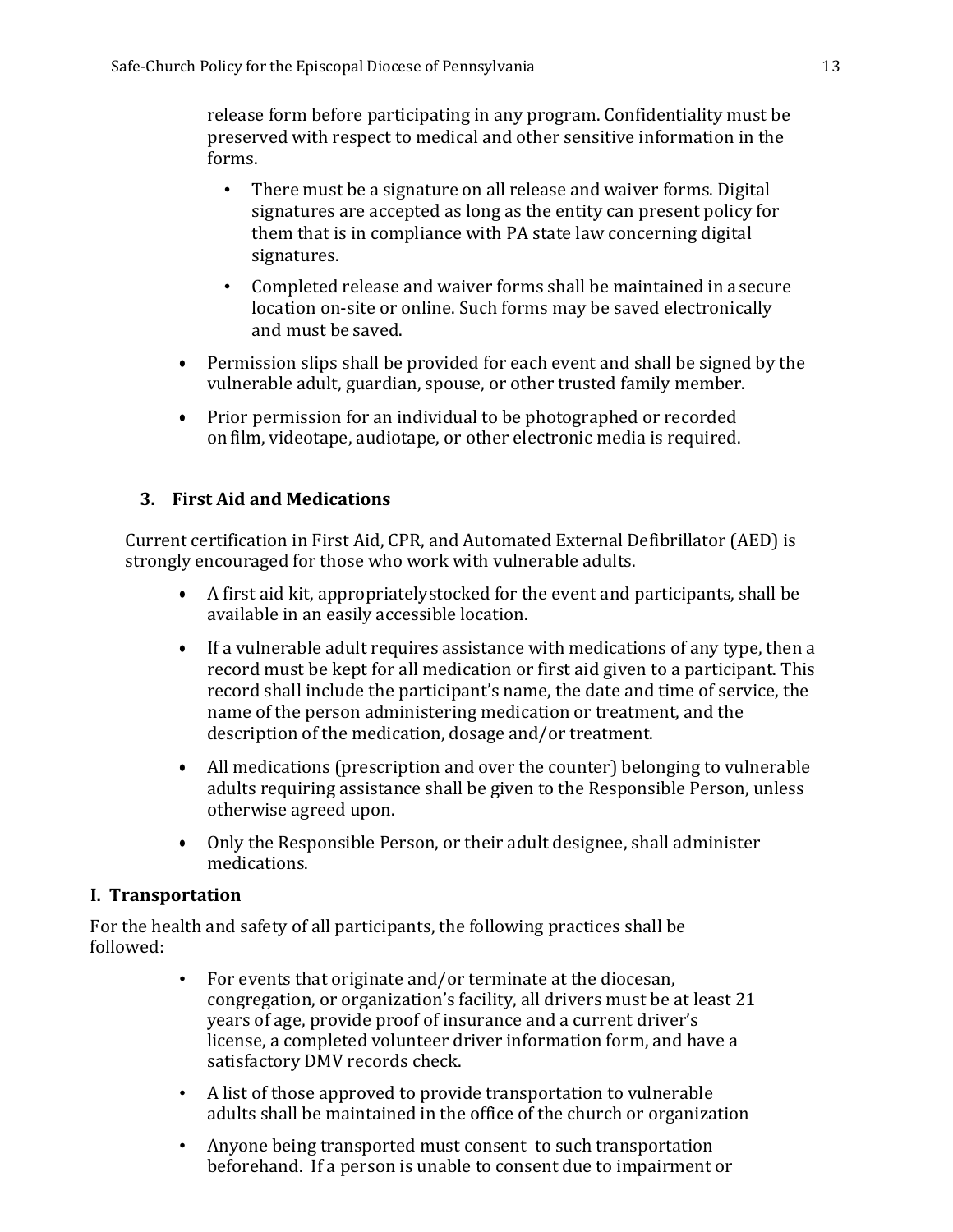lack of agency then prior approval by that person's guardian, spouse, or other trusted family member is required; and

• All drivers and riders must comply with state laws including seat belt andcell phone usage.

#### **J. Insurance for Overseas Pilgrimages and Mission Trips**

- Short-term of supplemental insurance, available through most church and organization's policies as an added rider, must be secured at least one month prior to travel.
- It is recommended that travelers carry evidence of personal health insurance by virtue of a copy of the acual card provided to the insured person.
- Because not all individuals have access to affordable and adequate health insurance, it is recommended that health insurance be added to trip insurance.

#### **K. International Considerations**

- Check in with the U.S. Department of State on travel requirements, including visas.
- Make certain that every traveler's passport is valid for at least sixmonths beyond your return date.
- Determine whether or not vaccinations are required and/or recommended for entry into specific countries.
- Arrange to have at least two cell phones with the group that will have active coverage in your destination(s). Make a back-up plan for communication with your Responsible Person at home.

#### **L. Conference and Retreat Centers**

All conference and retreat centers of the diocese, congregations and organizations shall follow the guideline of off0site Programming established in this policy.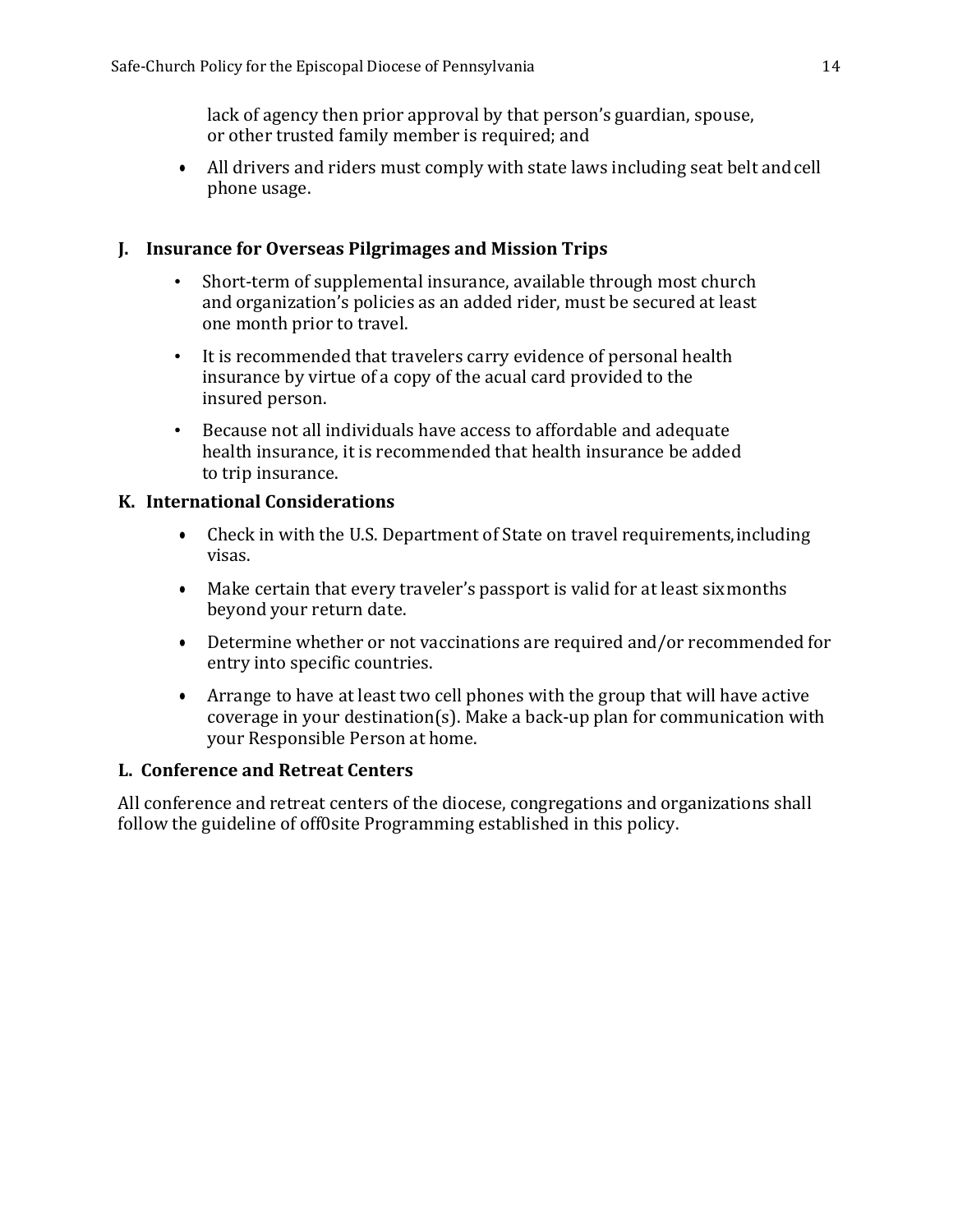# **VII. RESPONDING TO CONCERNS**

### **A. Reporting Suspected Abuse, Neglect, or Exploitation of Vulnerable Adults**

<span id="page-15-0"></span>*Anyone who has reason to suspect that abuse, neglect, or exploitation of a vulnerable adult has taken place, are strongly encouraged, and all [mandated reporters](http://www.dhs.pa.gov/cs/groups/webcontent/documents/document/c_167250.pdf) are required to contact the [PA Adult Protective Services.](http://www.dhs.pa.gov/citizens/reportabuse/dhsadultprotectiveservices/index.htm) Call: 1-800-490-8505*

In addition, anyone who has reason to suspect that abuse, neglect, or exploitation of vulnerable adult has taken place within a facility or program of the diocese, congregation, or other organization, the Leader or Responsible Person will immediately inform the director, head, or other governing officer in the case of other organizations; *and*, a member of the clergy in charge, or the senior warden in the case of a congregation.

The member of the clergy in charge, or the senior warden, will immediately inform the bishop or the bishop's office. The bishop or the bishop's office will inform the Intake Officer in case a member of the clergy is suspected of abuse, neglect and/or exploitation.

# <span id="page-15-1"></span>**B. Suspected Violations of this Policy**

Anyone who suspects a violation of these policies shall immediately report the violation to the Responsible Person, member of the clergy in charge, and senior warden.

Clergy in charge receiving reports of violations of this policy shall be responsible for providing appropriate pastoral care to all those affected and appropriate remedial and/or disciplinary action up to and including termination of employment or unpaid ministry with the church. If the Responsible Person is a lay person, they are responsible to ensure that appropriate pastoral care is provided for all.

Anyone who suspects a violation of these policies by a member of the clergy shall immediately report the violation to the bishop's office and/or the Intake Officer. Anyone can make a report to an Intake Officer.

The bishop, hearing reports of violations by clergy, or by laity at diocesan events, shall be responsible for providing appropriate pastoral care to all those affected and appropriate remedial and/ or disciplinary action, up to and including canonical disciplinary action, as provided by Title IV of the Constitutions and Canons and/or termination of employment or unpaid ministry with the diocese.

# <span id="page-15-2"></span>**C. Local Resources for Response**

Each diocese, congregation, or organization shall provide a list of local resources that can give information and assistance to anyone concerned about circumstances that may violate this policy. Such resources with contact information shall include: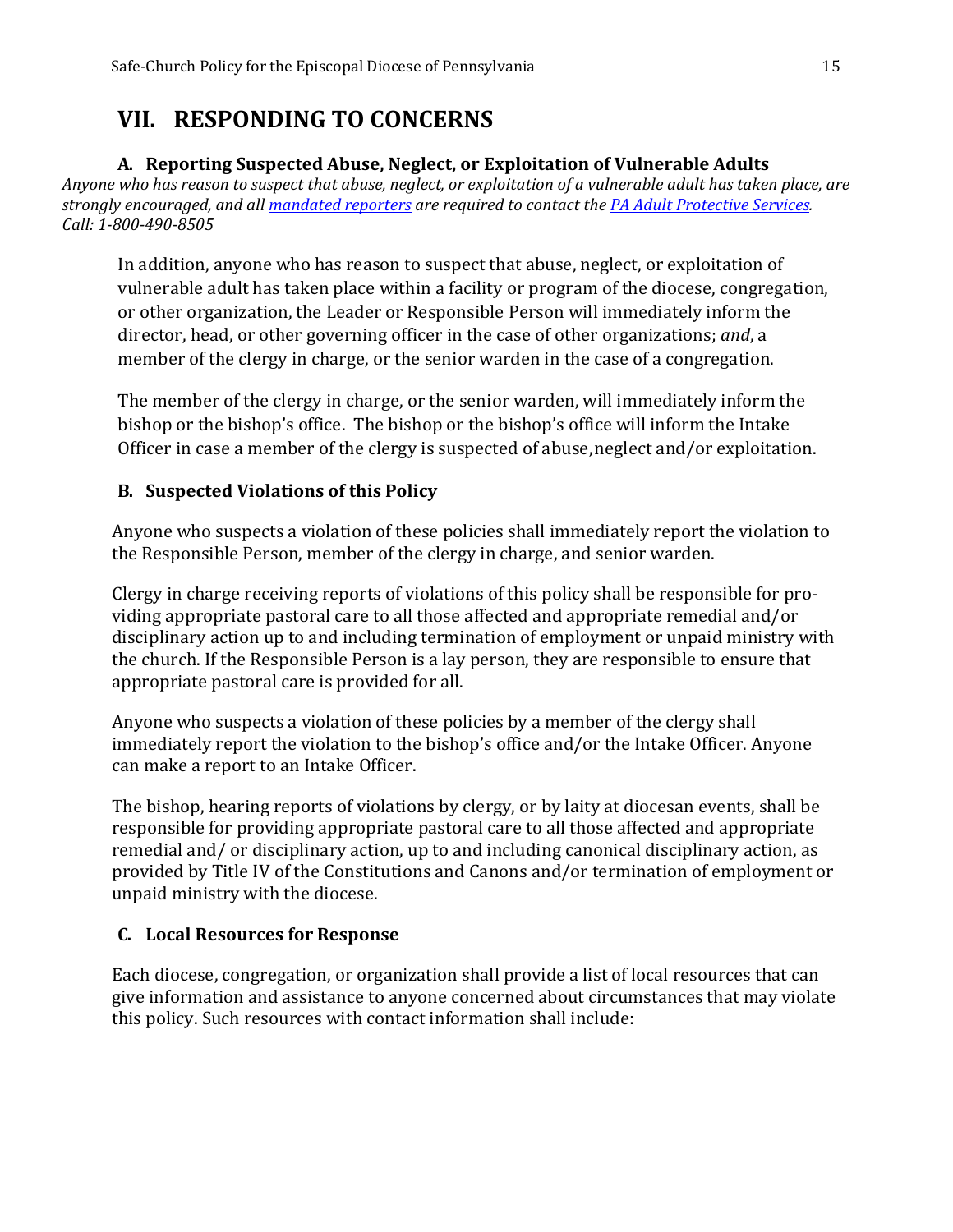- Responsible Person(s) for programs and ministries with vulnerable adults;
- Clergy in charge of a congregation;
- Wardens;
- Bishop;
- Intake Officer(s); and
- [PA Adult Protective Services.](http://www.dhs.pa.gov/citizens/reportabuse/dhsadultprotectiveservices/index.htm)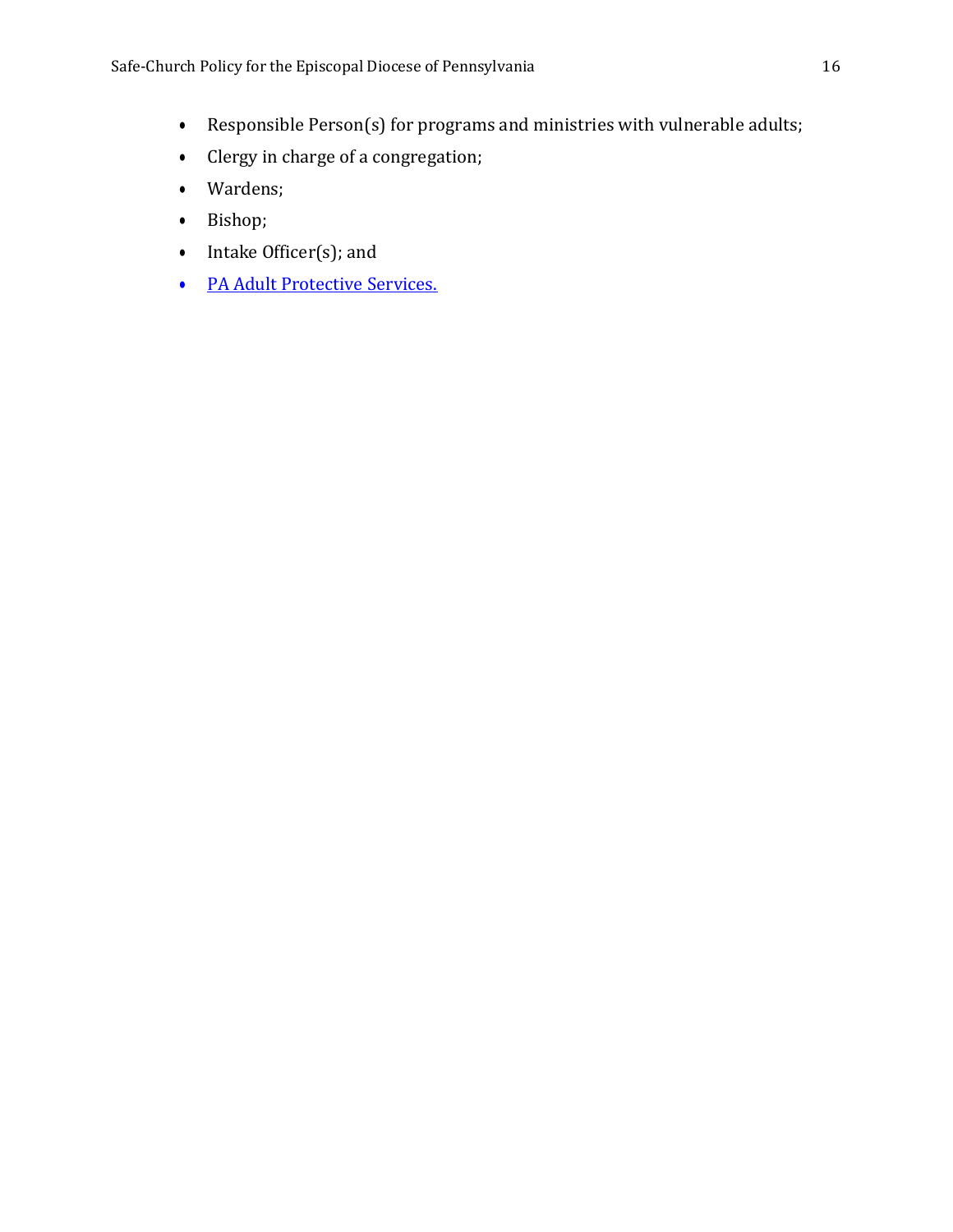# **VIII. POLICY ADOPTION, IMPLEMENTATION, AND AUDIT**

#### <span id="page-17-0"></span>**A. The Episcopal Church Adoption and Implementation**

The Episcopal Church [decrees](https://www.vbinder.net/resolutions/A048?house=hd&lang=en) that all programs and events of the Episcopal Church involving vulnerable adults comply with the standards set out in this policy.

The Episcopal Church shall, also, insure that each diocese adopts a *Policy for the Protection of Vulnerable Adults* by January 1, 2019.

### <span id="page-17-1"></span>**B. Diocesan Adoption, Implementation, and Audit**

The Episcopal Diocese of Pennsylvania is adopting a policy that is consistent with and/or exceeds the requirements in the *Model Policy*.

The Episcopal Diocese of Pennsylvania has not adopted site-specific variations from the *Model Policy* that requires permission by Diocesan Council or Standing Committee described in detail, including the circumstances under which those variations are to be permitted and their rationale.

The Diocese will conduct a *Safe Church Self-Audit* every three years to confirm compliance with diocesan safe church policies.

#### **Procedures to be confirmed by audit will include (but are not limited to):**

- Existence of diocesan policy that is consistent with and/or exceeds the requirements of the *Model Policy*.
- Provision of accessible and appropriate training for all those who work with vulnerable adults in accordance with *Screening and Training Protocols*  [\(Appendix A\)](#page-19-0). Such training shall include, at a minimum, topics identified in this policy;
- Verification that each congregation and/or organization within the diocese has adopted a policy that is consistent with and/or exceeds the diocesan policy; and
- Verification that each congregation and/or organization has a process to ensure members access training and conduct public record checks before beginning work.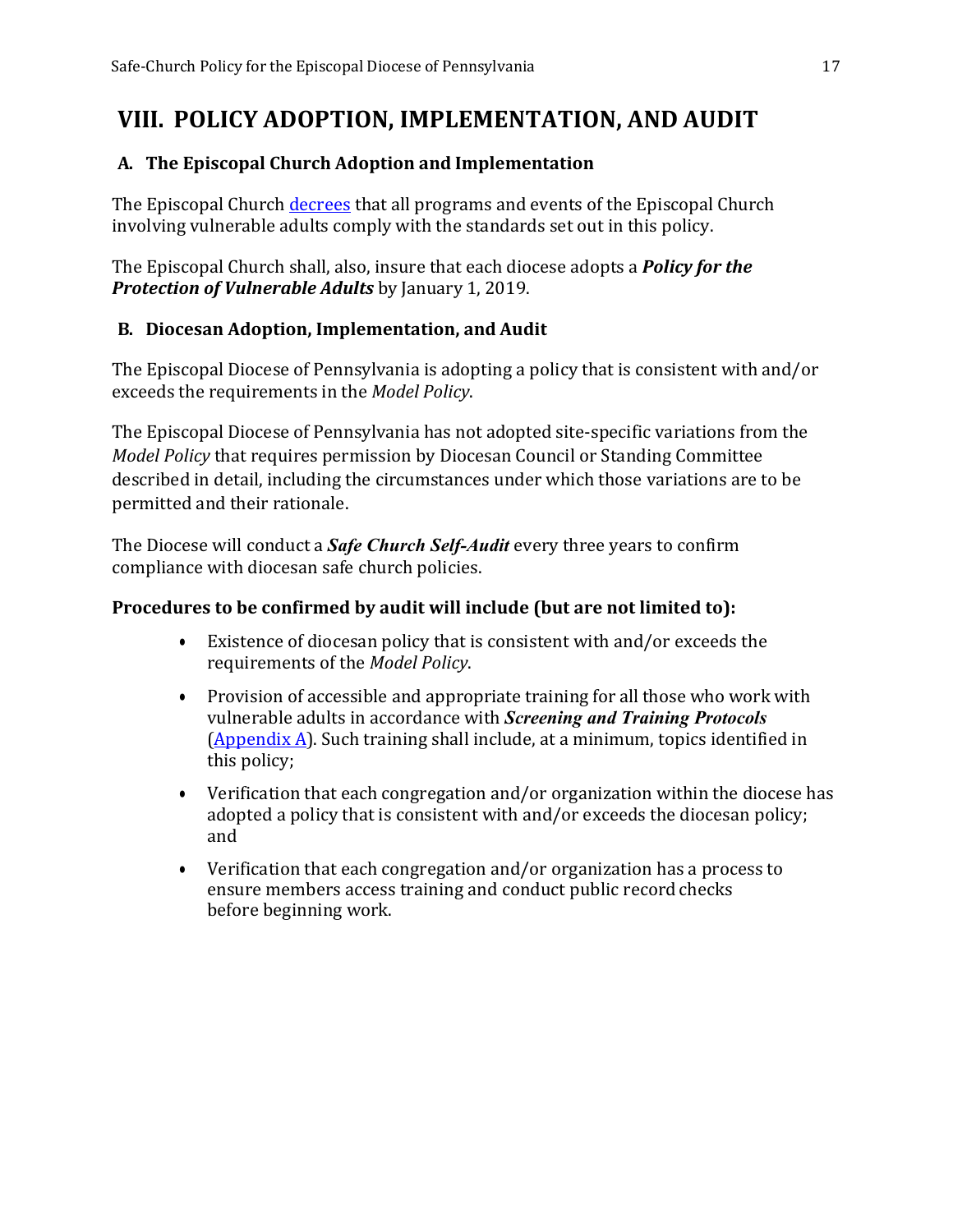#### <span id="page-18-0"></span>**C. Congregation and Organization Adoption, Implementation, and Audit**

Congregations and organizations must adopt *Safe-guarding God's People: The Safe-Church Policy for the Protection of Vulnerable Adults of the Diocese of Pennsylvania*.

Congregations and organizations may adopt site-specific variations diocesan policies, where permitted by vestries or governing bodies, which shall be described in detail, including the circumstances under which those variations are to be permitted and their rationale. This approval shall be recorded in the minutes of the vestry or governing body.

*Safe-guarding God's People* shall be posted in an area where activities take place, and shall be given to all adults, guardians, and all paid and unpaid persons who minister to children or youth. This posting shall include the names and phone numbers of the member of the clergy in charge, the senior warden, and a contact person in the bishop's office.

Each congregation and organization is required to conduct a *Safe Church Self-Audit*  annually to confirm compliance with safe church policies, and to report such audit to the bishop's office.

### **Procedures to be confirmed by audit will include (but are not limited to):**

- Public records checks, application forms, records of screening andreference verification of paid and unpaid persons;
- Records of compliance with *Screening and Training Protocols* [\(Appendix](#page-19-0) A);
- Procedures for responding to concerns and incidents; and
- Evidence of compliance with "safe space" requirements.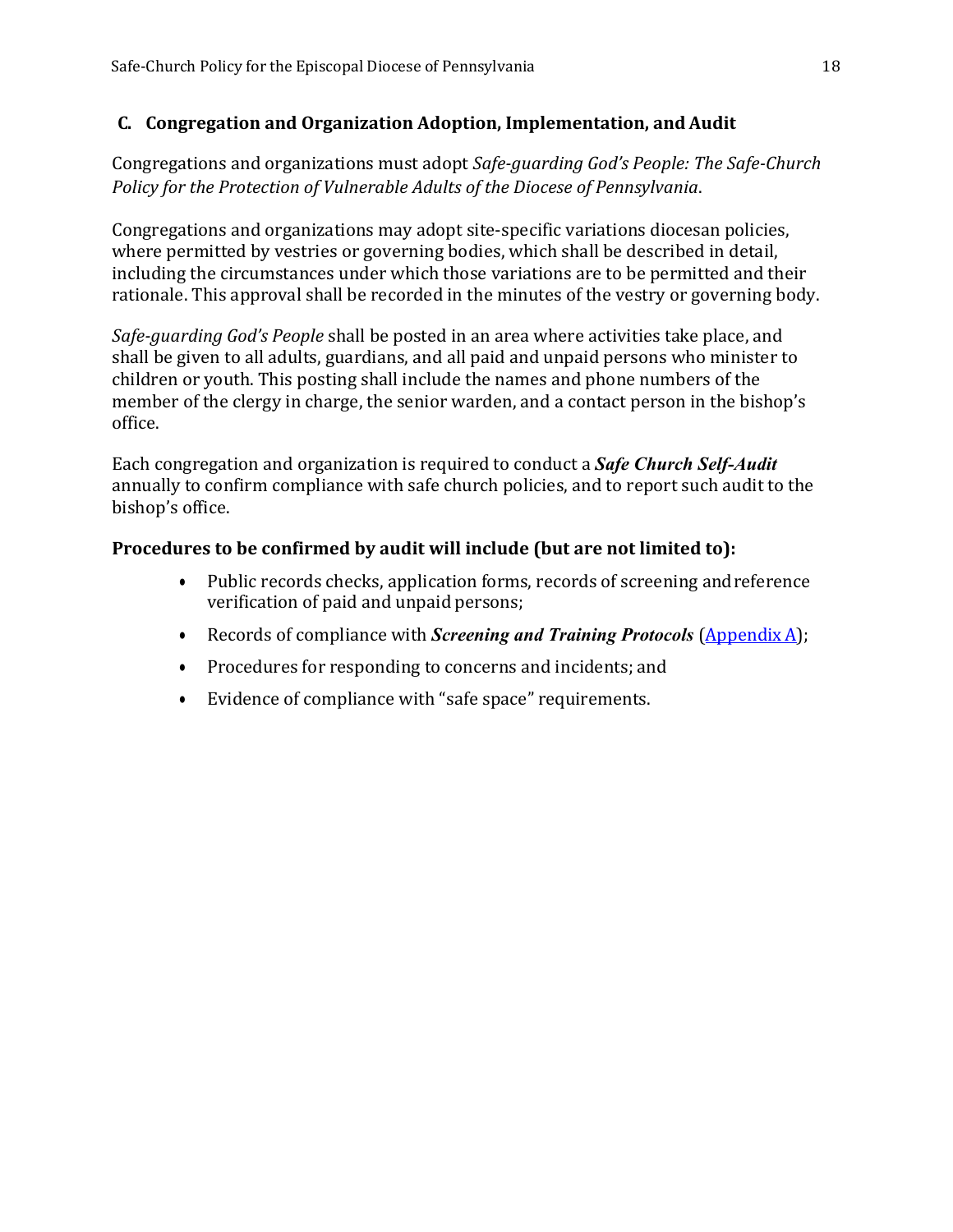# <span id="page-19-0"></span>**Appendix A: Screening and Training Protocols**

| Screening and Training Chart                                                                          | Ministry Function                  | Public Records        |                | App/Inter/Ref Universal Training | Leader                | Supervisor              |
|-------------------------------------------------------------------------------------------------------|------------------------------------|-----------------------|----------------|----------------------------------|-----------------------|-------------------------|
| Staff & Contracted Ministers (not covered below)                                                      | <b>Church Employees</b>            | X                     | X              | X                                |                       | X                       |
|                                                                                                       | Diocesan contractors (1099)        | Depends               |                | $\overline{\textbf{X}}$          | $\overline{X}$        |                         |
|                                                                                                       | Clergy                             | X                     | X              | X                                |                       | X                       |
|                                                                                                       | Church contractors (1099)          | Depends               |                | $\mathbf X$                      |                       |                         |
|                                                                                                       | Diocesan Employees                 | X                     | X              | $\mathbf X$                      |                       | X                       |
|                                                                                                       | Diocesan Staff - unpaid            | $\overline{X}$        | $\overline{X}$ | $\overline{X}$                   |                       | $\overline{\mathrm{X}}$ |
|                                                                                                       |                                    |                       |                |                                  |                       |                         |
| <b>Program Supervisors</b>                                                                            |                                    |                       |                |                                  |                       |                         |
|                                                                                                       | Child/Youth Choir Director         | X                     | X              | X                                |                       | X                       |
|                                                                                                       | Choir Director                     | $\overline{X}$        | $\overline{X}$ | $\overline{X}$                   |                       | $\overline{\mathrm{X}}$ |
|                                                                                                       | <b>Commissioned Ministry Teams</b> | $\overline{X}$        | $\overline{X}$ | $\overline{\text{X}}$            |                       | $\overline{\text{X}}$   |
|                                                                                                       | Director of Religious Education    | $\overline{X}$        | $\overline{X}$ | $\overline{X}$                   |                       | $\overline{\mathrm{X}}$ |
|                                                                                                       | Camp Director                      | $\overline{X}$        | $\overline{X}$ | $\overline{\textbf{X}}$          |                       | $\overline{X}$          |
|                                                                                                       | Youth Minister                     | $\overline{X}$        | $\overline{X}$ | $\overline{X}$                   |                       | $\overline{X}$          |
|                                                                                                       |                                    |                       |                |                                  |                       |                         |
| Program Participants (non-supervisory)                                                                |                                    |                       |                |                                  |                       |                         |
|                                                                                                       | Acolyte Mentor                     | X                     |                | X                                | X                     |                         |
|                                                                                                       | Choir parents                      |                       |                | $\mathbf X$                      |                       |                         |
|                                                                                                       | Church School Teacher              | $\overline{X}$        |                | $\overline{X}$                   | X                     |                         |
|                                                                                                       | Counselor in Training              | X-18 and over         | X              | $\mathbf X$                      | $\mathbf X$           |                         |
|                                                                                                       | Nursery Worker - unpaid            | $\overline{X}$        |                | $\overline{X}$                   | $\overline{X}$        |                         |
|                                                                                                       | Parish Nurse                       | $\mathbf X$           | X              | $\mathbf X$                      |                       | $\mathbf X$             |
|                                                                                                       | Teenage assistants                 |                       |                | $\overline{X}$                   | X                     |                         |
|                                                                                                       | Musicians who work with youth      | X                     | X              | $\mathbf X$                      |                       | $\mathbf X$             |
| *Off-site                                                                                             | Camp Counselor                     | X                     | $\overline{X}$ | $\overline{X}$                   |                       | $\overline{X}$          |
|                                                                                                       | Confirmation mentors               | $\mathbf X$           | $\mathbf X$    | $\overline{\textbf{X}}$          | X                     |                         |
|                                                                                                       | Lay Chaplains                      | X                     | X              | X                                |                       | X                       |
|                                                                                                       | Pastoral Care Teams                | $\mathbf X$           | $\overline{X}$ | $\overline{X}$                   | $\mathbf X$           |                         |
| *Overnight                                                                                            | Youth Group Leaders                | $\overline{X}$        | $\overline{X}$ | $\overline{X}$                   |                       | $\overline{X}$          |
|                                                                                                       |                                    |                       |                |                                  |                       |                         |
| <b>Drivers</b>                                                                                        | Drivers                            | X                     |                | X                                |                       |                         |
|                                                                                                       |                                    |                       |                |                                  |                       |                         |
| Governance                                                                                            | Church Elected                     |                       |                | X                                | X                     |                         |
|                                                                                                       | Treasurer                          | Criminal & Credit     |                | $\overline{\text{X}}$            | X                     |                         |
|                                                                                                       | Vestry                             |                       |                | X                                | X                     |                         |
|                                                                                                       | Wardens                            | Criminal & Credit     |                | $\overline{X}$                   |                       | $\overline{\mathrm{X}}$ |
|                                                                                                       |                                    |                       |                |                                  |                       |                         |
| <b>Key Access</b>                                                                                     | Altar Guild                        | Recommended           |                | X                                |                       |                         |
|                                                                                                       | <b>Building Hosts</b>              | Recommended           |                | $\mathbf X$                      |                       |                         |
|                                                                                                       |                                    |                       |                |                                  |                       |                         |
| <b>Home Visitors</b>                                                                                  | <b>Eucharistic Visitors</b>        | X                     | $\mathbf X$    | $\mathbf X$                      | $\mathbf X$           |                         |
|                                                                                                       | Home Visitors                      | $\overline{\text{X}}$ | $\overline{X}$ | $\overline{X}$                   | $\overline{\text{X}}$ |                         |
|                                                                                                       | <b>Stephen Ministers</b>           | $\mathbf X$           | $\overline{X}$ | $\overline{\text{X}}$            | $\mathbf X$           |                         |
|                                                                                                       | Church Staff-unpaid                | $\overline{X}$        | $\overline{X}$ | $\overline{X}$                   |                       | $\overline{X}$          |
|                                                                                                       |                                    |                       |                |                                  |                       |                         |
| *Off-site: Any location other than the sponsoring Episcopal church, institution, facility, or campus. |                                    |                       |                |                                  |                       |                         |
| *Overnight: Any event that starts on one calendar day and ends on a different calendar day.           |                                    |                       |                |                                  |                       |                         |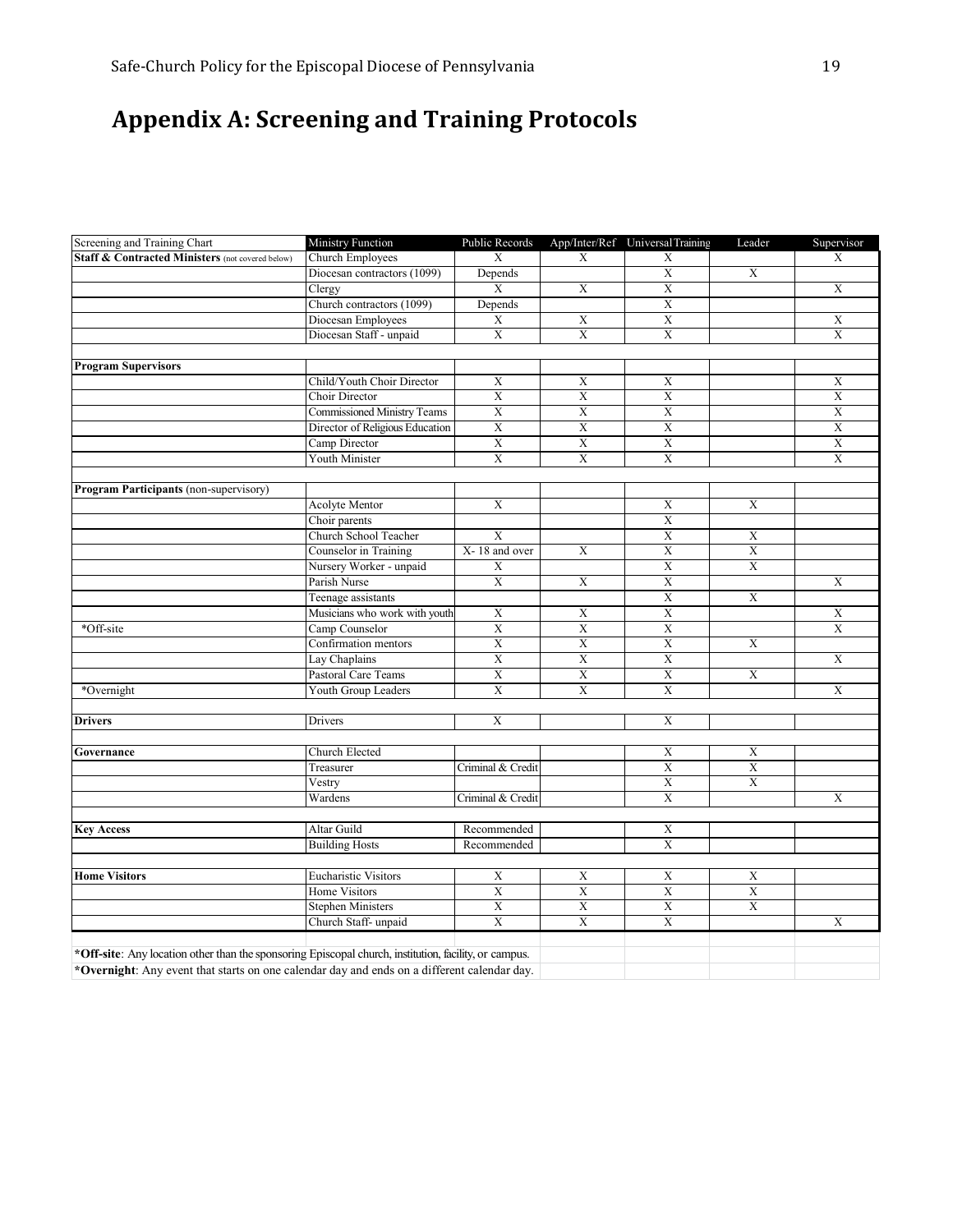# **Appendix B: Recommended Practices and Guidelines for Social Media and Electronic Communications for Vulnerable adults**

Social media is an ever-increasing part of adult lives, and has the potential to empower ministry. Behavior in the digital sphere is never private. Posted content may be used out of context and out of the control of the originating individuals and organizations, putting them at risk. In addition, these powerfully connective tools are subject to the same dynamic of unequal power and potential for abuse that present a risk in all ministry relationships. Churches face the challenge of identifying and proactively addressing areas of potential risk in social media use in the midst of rapidly evolving technology. The following recommended practices and guidelines are designed to be a flexible template for developing policies and covenants governing the safe use of social media and digital communication in ministry settings.

### <span id="page-20-0"></span>**General Information about Digital Communications**

- All communications sent digitally (email, social networking sites or platforms, notes, texts, or posts, etc.) are NOT CONFIDENTIAL and can be shared or reposted to others.
- Interactions in the virtual world need to be transparent; that is, occurring in such a way that it is easy for others to see what actions are performed.
- In the virtual world, healthy boundaries and safe church practices mustbe adhered to as they are in the physical world.
- In the virtual world, "friend" can mean anyone with whom you are willing to communicate through that medium. In the physical world, friend can mean much more in terms of intimacy, self-disclosure, mutuality, and expectations for relationship.
- Laws regarding mandated reporting of suspected abuse, neglect, or exploitation of children or youth apply in the virtual world as they do inthe physical world.

# **Recommended Practices and Guidelines for Churches and Organizations:**

- Establish a policy that outlines professional and institutional standardsfor profiles and interactions on social networking sites and platforms.
- Establish a policy of transparency regarding social media accounts. The best practice is to have the diocese, congregation, or organization create and "own" the social media accounts representing the diocese, congregation, or organization respectively and have multiple administrators and/or supervisors with access. If personal accounts are used, a system of monitoring should be established.
- Establish a policy regarding the identification or "tagging" of individuals in online photos or videos. For example, on Facebook, "tagging" someone in a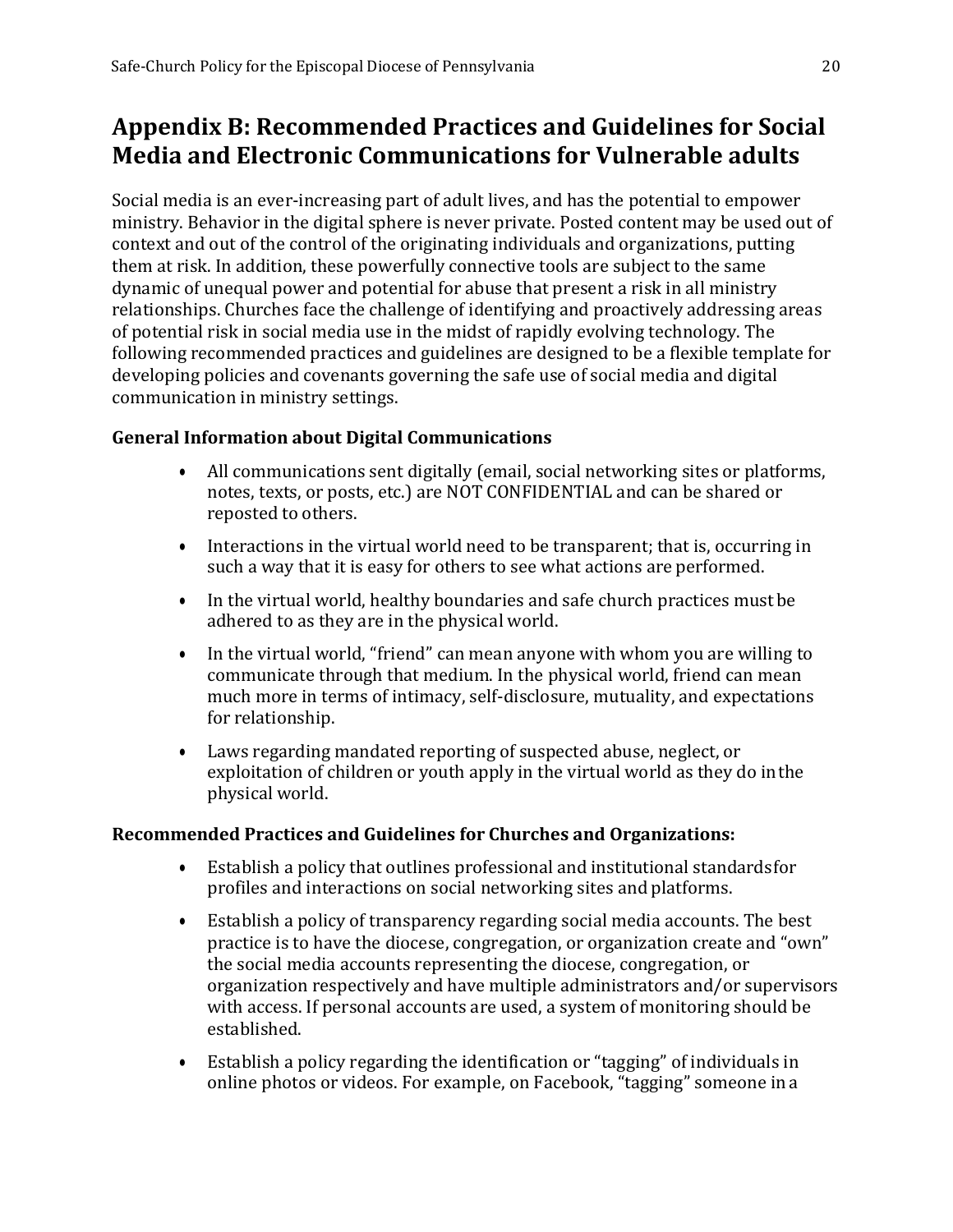photo or video creates a hyperlink to that person's profile page that can be clicked by anyone. The best practice is for the diocese, congregation, or organization not to identify or "tag" individuals. The "tagging" of vulnerable adults should be discouraged. The captioning of photos or videos may be permitted when written permission is provided by a vulnerable adult (or the person's guardian, spouse, or other trusted family member when the vulnerable adult is not able to consent due to impairment or lack of agency.) The caption should not include the individual's full name, nor should it create a clickable link to someone's personal profile. A policy of whether or not an individual can "self-tag" in a diocese, congregation, or organization's online photo should also be established.

- A diocese, congregation, or organization does not have a responsibility to review or monitor the personal pages or groups that are not sponsored bythat diocese, congregation, or organization, except as described above.
- Email can be a good method of communication, and it also has the opportunity to be misunderstood. Best practices are not responding immediately and sharing the communication with a supervisor before responding. Phone and face-to-face meetings are preferred when responding to emotionally driven communications or pastoral emergencies.
- When using photos and videos for ministry purposes, obtain a media release for each person and only post images that respect the dignity of everyperson depicted.
- Dioceses, congregations, or organizations must inform participants whenthey are being videoed because church buildings are not considered public space. Signs should be posted that indicate a service or activity will be broadcast when worship services or activities are streamed or distributed on the web or via other broadcast media.

#### **Recommended Practices and Guidelines for Interactions with Vulnerable adults:**

- Prudent judgement should be used in the time of day a vulnerable adult is contacted through social media. Under normal circumstances, refrain from contact or exchanging texts, chats, or emails before 8:00 am or after 10:00pm, unless it's an emergency.
- Privacy settings and personal boundaries should be implemented.
	- Create and use profiles on social networking sites that meetprofessional and institutional standards.
	- Apply privacy settings that are consistent with all vulnerable adults, across all social networking sites and platforms. Avoid playingfavorites or the appearance of playing favorites.
	- Establish a regular ongoing and consistent system of review that focuses on settings, accessible content, photos, and videos to ensure compliance with professional and institutional standards.
	- When possible, send communication  $(1)$  to entire groups,  $(2)$  on an individual's "wall," or (3) in public areas, rather than in private messages. This includes photos, images and videos.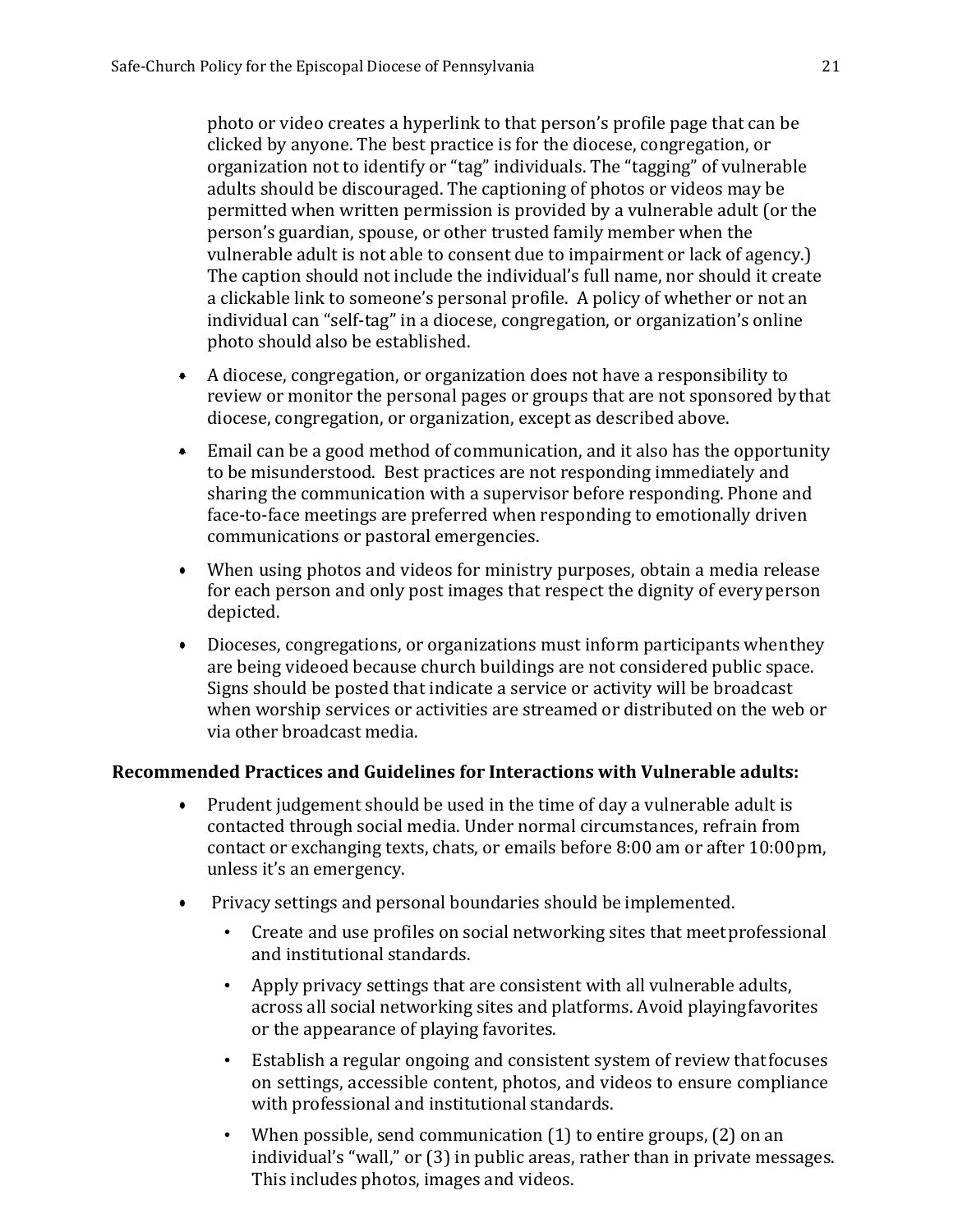- Disclose **ongoing** digital pastoral communications (ie: e-mails, Facebook messages, texting, etc) with vulnerable adults to a supervisor to determine when a referral to a professional provider or resource is needed.
- Create covenants to govern digital groups, which include:
	- Appropriate and inappropriate behavior of members (bullying, pictures that depict abuse, violence, illegal activities, sexual acts, etc.) and the consequence for inappropriate behavior;
	- Who may join and/or view group activity, when participants shouldleave the group and when/if the group will be disbanded;
	- Description of content that can be posted or published on the site or page;
	- Discourage "tagging" photos and videos of vulnerable adults. However, the captioning of photos and videos is permissible withwritten permission from a parent or guardian;
	- Notification that mandatory reporting laws will be followed; and
	- Consequences for breaking the covenant.
- Delete inappropriate material posted in digital groups, address the behavior and report it, if necessary, in accordance with legal and institutional requirements.
- In video calls, follow the same criteria used in telephone calls. In addition, prudent judgment regarding attire and surrounds should be observed.
- Comply with the following be practices regarding "groups" on social networking sites:
	- Have at least two unrelated administrators
	- Use closed groups, but not "hidden" or "secret" groups, for vulnerable adults;
	- Remove any content that shows or describes inappropriate behavior outside the bounds of the established behavioral covenant; and
	- Observe mandated reporting laws regarding suspected abuse, neglect and exploitation.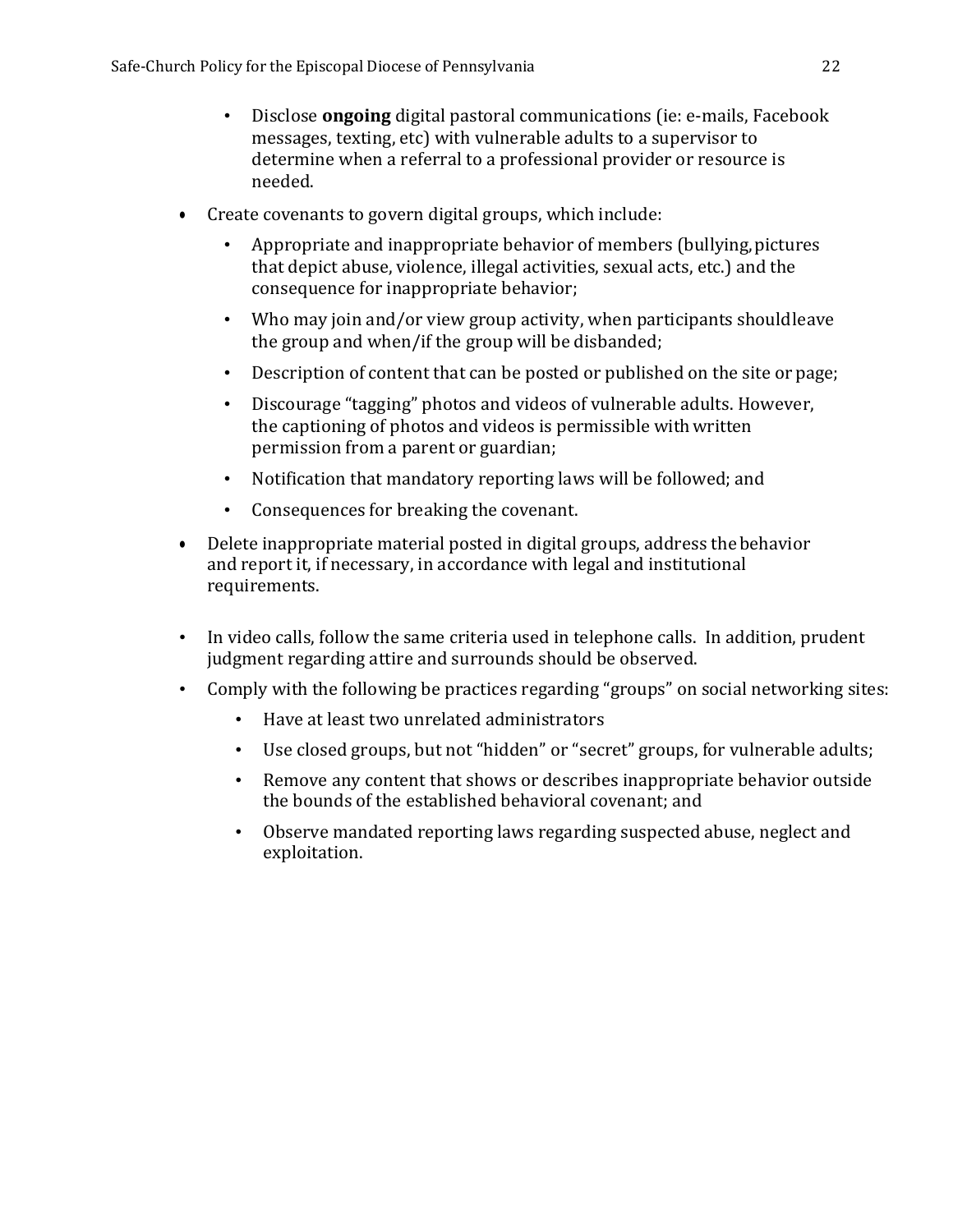- In video calls, follow the same criteria used in telephone calls. In addition, prudent judgement regarding attire and surroundings should beobserved.
- Comply with the following best practices regarding "groups" on social networking sites:
	- Have at least two unrelated adult administrators as well asat least two youth administrators for groups that are designed for youth;
	- Use closed groups, but not "hidden" or "secret" groups, for youth;
	- Have only youth administrators invite other youth to join the online group, unless a youth previously asked an adult administrator to invite them to join;
	- Remove any content that shows or describes inappropriate behavior outside the bounds of the established behavioral covenant;
	- Open social networking groups for youth to parents of current members;
	- Remove adult leaders of youth groups and youth who are no longer members, due to departure, removal from position, or areineligible because they "aged-out" of a program from social networking sites, list serves, etc;
	- Observe mandated reporting laws regarding suspected abuse, neglect, and exploitation.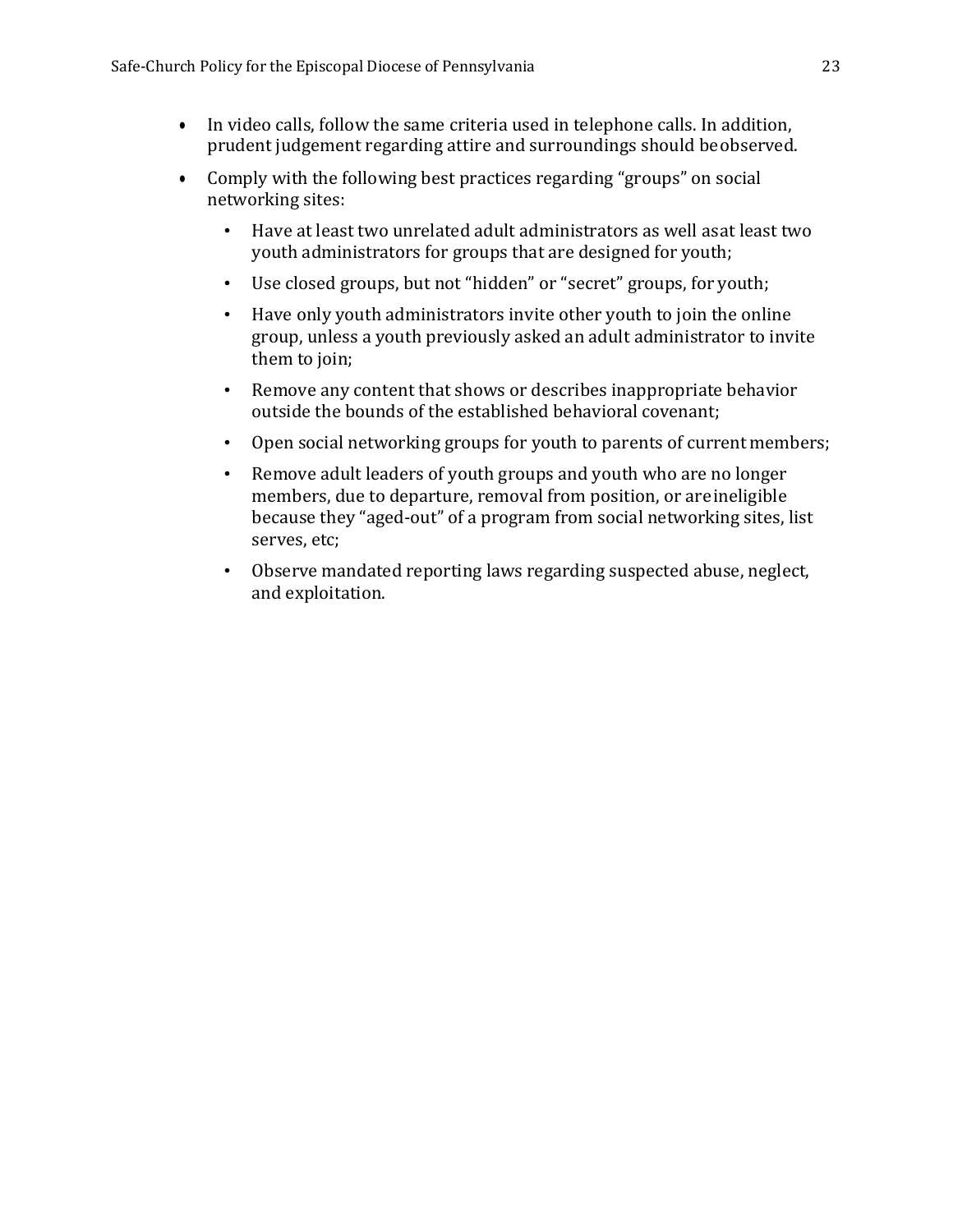# **Appendix C: Application for Exemption from FBI Background Check for Volunteers**

THE EPISCOPAL DIOCESE OF PENNSYLVANIA

#### <span id="page-24-0"></span>**Application for Exemption from FBI Background Check for Volunteers**

**Please read this entire form carefully before completing it.** This form is to be used by a Pennsylvania resident who serves or wants to serve as a volunteer with a program or activity associated with the Episcopal Diocese of Pennsylvania and seeks exemption from the requirement to submit a report of federal criminal history record information (FBI background check). Even if granted an exception from obtaining FBI background checks, you are still required to submit a report of criminal history record information from the Pennsylvania State Police and a certification from the Department of Human Services concerning child abuse.

#### **Section I. Personal Information**

| Number of Years ______________ Months _____________ at this Address*<br>*If less than 10 years, provide prior Pennsylvania addresses on a separate page. |  |  |  |
|----------------------------------------------------------------------------------------------------------------------------------------------------------|--|--|--|
|                                                                                                                                                          |  |  |  |

#### **Section II. Instructions**

Check the appropriate boxes below. Then, sign the certification under **Section 3**.

- By checking this box, I certify that I have been a resident of Pennsylvania for the entirety of at least the last 10  $\Box$ consecutive years prior to the date of this application, which is set forth above.
- By checking this box, I certify that I have not been convicted of any of the Reportable Offenses listed below.  $\blacksquare$

(page 1)